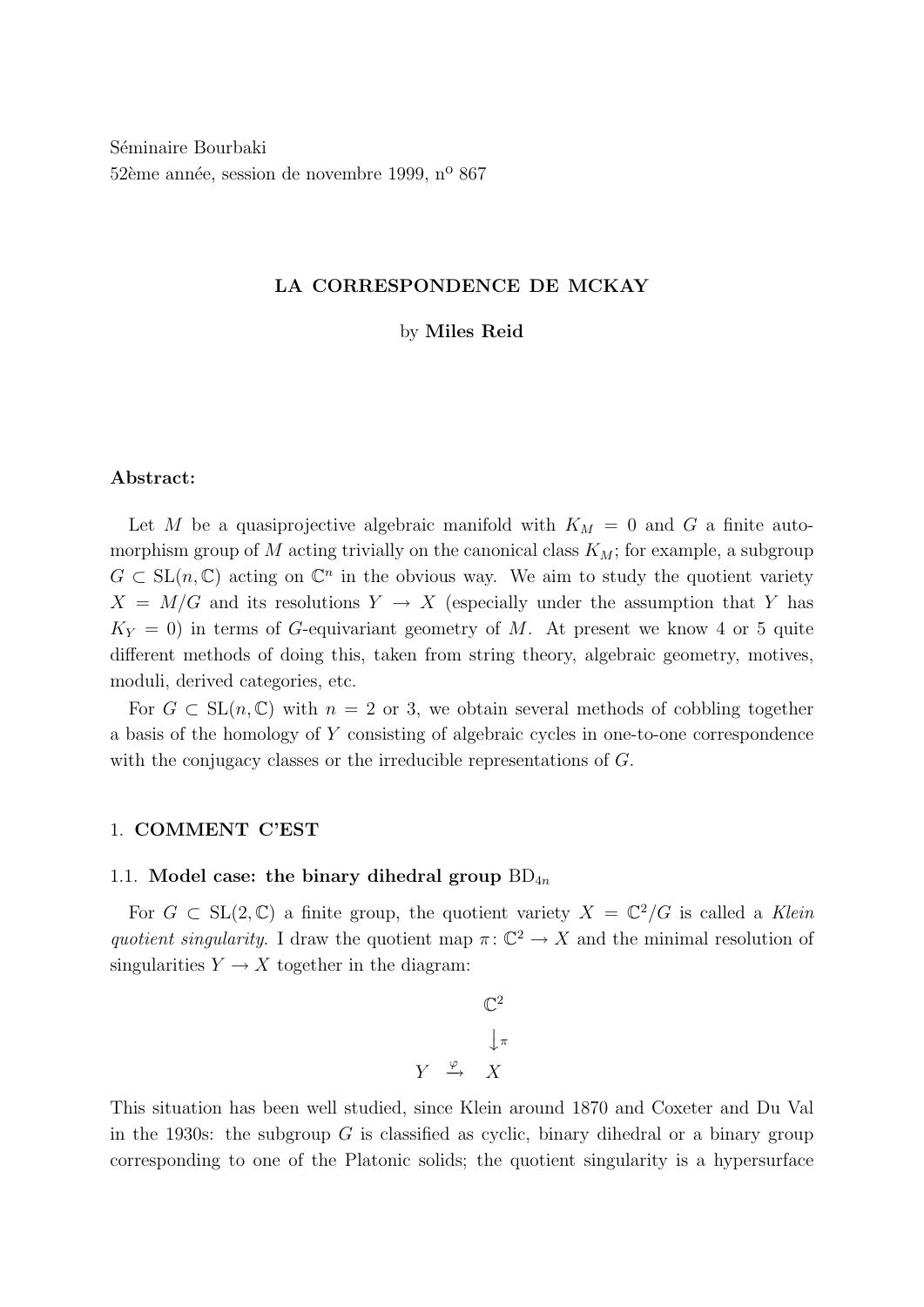$X \subset \mathbb{C}^3$  with defining equation one of a list of simple functions. The resolution Y is a surface with  $K_Y = \varphi^* K_X$ , and the exceptional locus  $\varphi^{-1}(0) \subset Y$  of the resolution consists of a bunch of  $-2$ -curves  $E_i$  (that is,  $E_i \cong \mathbb{P}_{\mathbb{C}}^1$  and  $E_i$  has self-intersection  $E_i^2 = -2$ ), and the intersection  $E_i E_j$  is given by one of the Dynkin diagrams  $A_n$ ,  $D_n$ ,  $E_6$ ,  $E_7$ ,  $E_8$ . To avoid writing out lists, let us simply discuss the binary dihedral group

$$
G = BD_{4n} = \langle \alpha, \beta \rangle, \quad \text{where} \quad \alpha = \begin{pmatrix} \varepsilon & 0 \\ 0 & \varepsilon^{-1} \end{pmatrix}, \quad \beta = \begin{pmatrix} 0 & 1 \\ -1 & 0 \end{pmatrix}
$$

where  $\varepsilon = \exp \frac{2\pi i}{2n}$ . If  $u, v$  are coordinates on  $\mathbb{C}^2$ , the *G*-invariant polynomials are

$$
\mathbb{C}[x, y, z]/(z^2 - yx^2 + 4y^{n+1}),
$$
 where  $x = u^{2n} + v^{2n}, y = u^2v^2, z = uv(u^{2n} - v^{2n});$ 

thus the quotient variety is the singularity  $X : (z^2 = yx^2 - 4y^{n+1}) \subset \mathbb{C}^3$  of type  $D_{n+2}$ , and the quotient morphism  $\pi: (u, v) \mapsto (x, y, z)$ . The resolution of singularities  $Y \to X$  has exceptional locus consisting of  $-2$ -curves  $E_1, \ldots, E_{n+2}$  forming the  $D_{n+2}$  configuration:



The classical McKay correspondence begins in the late 1970s with the observation that the same graph arises in connection with the representation theory of  $G$ . For a group  $G$ and a given representation  $Q$ , the McKay graph (or McKay quiver) has a node for each irreducible representation, and an edge  $V \rightarrow V'$  whenever V' is a direct summand of  $V \otimes Q$ . In our case,  $BD_{4n}$  has the 2-dimensional representations

$$
V_i \cong \mathbb{C}^2
$$
, with action  $\alpha = \begin{pmatrix} \varepsilon^i & 0 \\ 0 & \varepsilon^{-i} \end{pmatrix}$ ,  $\beta = \begin{pmatrix} 0 & 1 \\ (-1)^i & 0 \end{pmatrix}$  for  $i = 0, ..., n$ .

This is irreducible for  $0 < i < n$ , and splits into 2 eigenlines when  $i = 0$  or n. The inclusion  $G \subset SL(2,\mathbb{C})$  provides the *given* representation  $Q = V_1$ . It is a simple exercise [Homework] to write down the action of G on a basis  $\{e_i \otimes e'_j\}$  of  $Q \otimes V_i$  to get  $V_i \otimes Q = V_{i-1} \oplus V_{i+1}$ for  $0 < i < n$ , so that the McKay graph of BD<sub>4n</sub> is the extended Dynkin diagram  $\widetilde{D}_{n+2}$ .



Here 1 is the trivial 1-dimensional representation.

(1.4)

This example, and the other  $SL(2, \mathbb{C})$  cases observed by McKay, suggest that there is a one-to-one correspondence between the components of the exceptional locus of  $Y \to X$ in (1.4) and the nontrivial irreducible representations of  $G \subset SL(2,\mathbb{C})$  in (1.6). This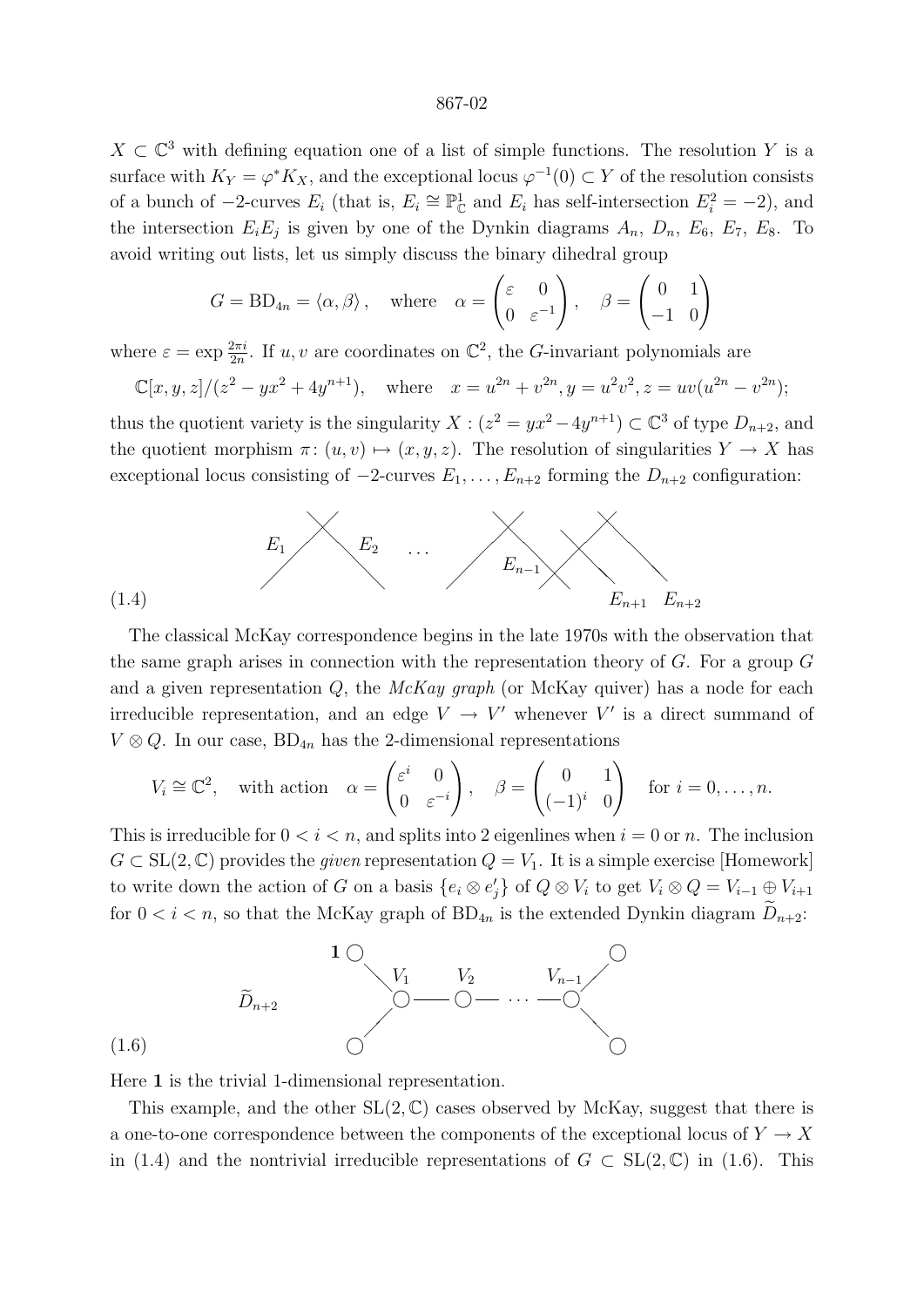talk explains this coincidence in several different ways, and discusses higher dimensional generalisations.

# 1.2. General assumption

I use the following diagram throughout:

(1.7) 
$$
M
$$

$$
\downarrow \pi
$$

$$
Y \xrightarrow{\varphi} X = M/G
$$

Here M is a quasiprojective algebraic manifold with  $K_M = 0$  and G a finite automorphism group of M that acts trivially on a global basis  $s_M \in H^0(K_M)$ . The object of study is the quotient variety  $X = M/G$  and its resolutions  $Y \to X$ , sometimes assumed to have  $K_Y = 0$ . An important motivating case is a finite subgroup  $G \subset SL(3,\mathbb{C})$  acting on  $M=\mathbb{C}^3$ .

## 1.3. Definition–Reassurance

The quotient varieties  $X = M/G$  occuring here are singular. The theory of minimal models of higher dimensional algebraic varieties (Mori theory) has a whole battery of definitions that deal systematically with singular varieties; here I only need one small item: the orbifolds X here have trivial canonical class  $K_X = 0$  (or trivial Serre–Grothendieck dualising sheaf  $\omega_X = \mathcal{O}_X$ ). In concrete terms, this means the following: X is a complex n-fold (algebraic or analytic variety), nonsingular in codimension 1, and its nonsingular locus NonSing X has an everywhere nondegenerate holomorphic n-form  $s<sub>X</sub>$  (deduced from  $s_M$ ). So  $s_X$  is a complex volume element at every nonsingular point of X, or in other words, it is a global basis of  $\Omega_{\text{NonSing }X}^n$ . A resolution of singularities  $\varphi \colon Y \to X$  is crepant if  $K_Y = \varphi^* K_X$  or  $\omega_Y = \varphi^* \omega_X$ , which simply means that Y is a nonsingular n-fold with  $K_Y = 0$  or  $\omega_Y = \Omega_Y^n = \mathcal{O}_Y \cdot s_Y$ , where  $s_Y = \varphi^* s_X$ . More generally, an arbitrary proper birational map  $\varphi: V \to X$  has a *discrepancy divisor*  $\Delta_{\varphi} = \sum a_i E_i$  defined by  $K_V = \varphi^* K_X + \sum a_i E_i$  with  $a_i \geq 0$ ; a divisor  $E_i$  is crepant if  $a_i = 0$ . The discrepancy  $\Delta_{\varphi}$ is the divisor of zeros on V of the basic n-form  $s<sub>X</sub>$  on X, generalising the divisor of zeros of the Jacobian determinant; in Mori theory, it measures how far  $V$  is from minimal.

## 1.4. Summary and slogan

I start with a preview of different approaches to the McKay correspondence, which are treated in more detail in later sections. Each of these approaches gives a result in the case of a finite subgroup  $G \subset SL(3, \mathbb{C})$  acting on  $M = \mathbb{C}^3$ .

(1) Gonzalez-Sprinberg and Verdier sheaves: the first direct link from the representation theory of G to the geometry of the resolution  $Y \to X$  was the work of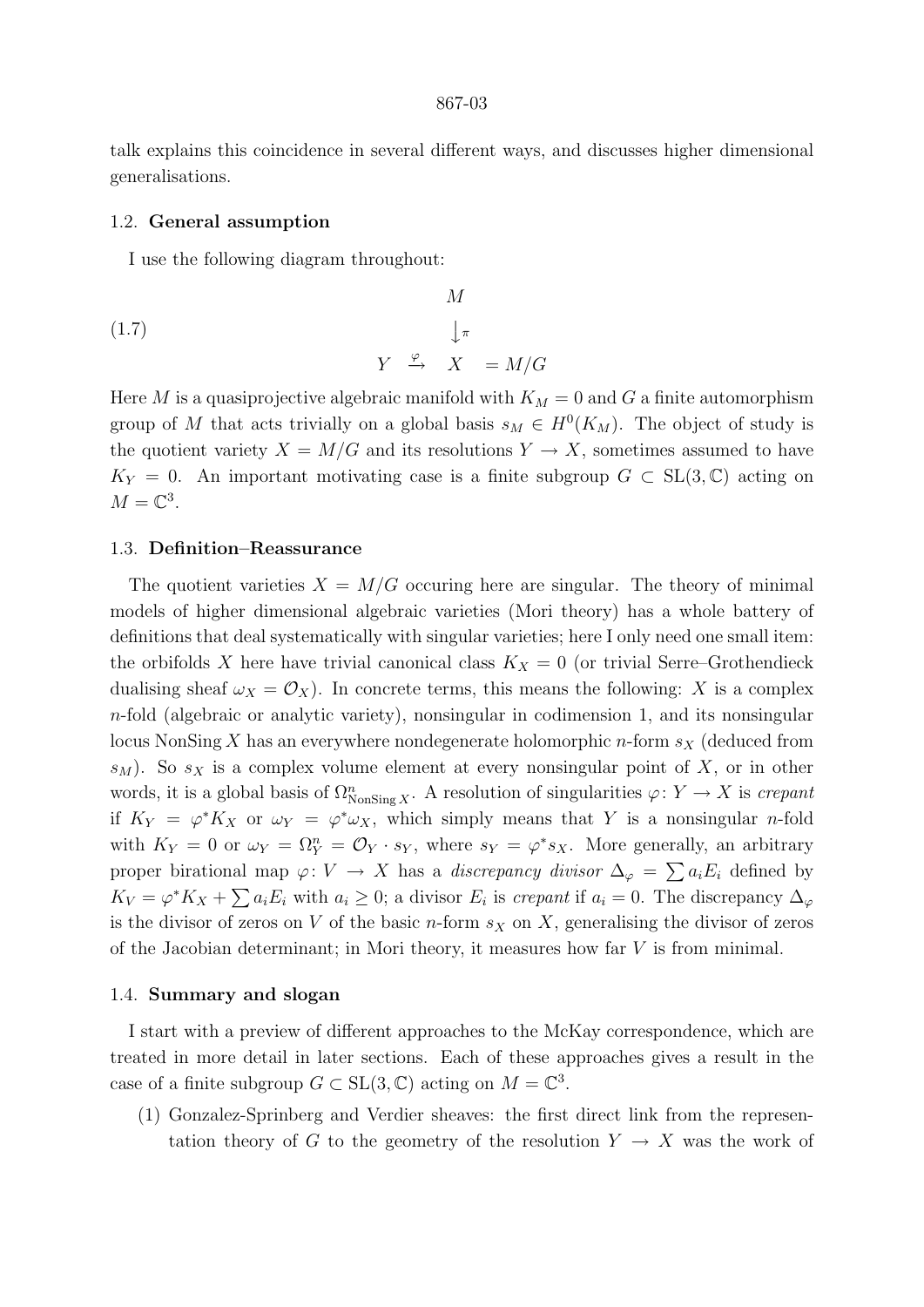Gonzalez-Sprinberg and Verdier  $[GSpV]$ : for a Kleinian subgroup  $G \subset SL(2, \mathbb{C})$ , they constructed sheaves  $\mathcal{F}_{\rho}$  on Y, indexed by the irreducible representations of  $G$ , whose first Chern classes base the cohomology of Y.

- (2) String theory: the first hint of a McKay correspondence in higher dimensions comes from work of the string theorists Dixon, Harvey, Vafa and Witten [DHVW] around 1985: if  $G \subset SL(3,\mathbb{C})$  and  $Y \to X = \mathbb{C}^3/G$  is a crepant resolution of the quotient  $\mathbb{C}^3/G$ , the Euler number of Y equals the number of conjugacy classes of G (or the number of its irreducible representations).
- (3) Explicit methods: the finite subgroups  $G \subset SL(3,\mathbb{C})$  are classified, and work in the early 1990s of Roan, Ito, Markushevich and others proved case-by-case the existence of crepant resolutions, and the validity of the formula of [DHVW] for the Betti numbers of  $Y$ .
- (4) Valuation theory: for a finite subgroup  $G \subset SL(n, \mathbb{C})$ , the paper [IR] shows that G has a grading by *age*, analogous to the weight grading in Hodge theory, and proves that the conjugacy classes of junior elements  $g \in G$  (elements of age 1) correspond one-to-one with the crepant divisors of a resolution (more precisely, their discrete valuations). This result holds for any  $G \subset SL(n, \mathbb{C})$  and is intrinsic, classificationfree; but for  $n \geq 4$  it only gives a small part of a McKay correspondence (so far).
- (5) Nakamura's G-Hilbert scheme: a resolution of singularities  $Y \to X$ , even if it is a Mori minimal model theory, is not at all unique. Moreover, if  $X = M/G$ , the construction of a resolution Y need not have much to do with  $G$ . In 1995, Nakamura made the revolutionary suggestion that in many interesting cases, the G-Hilbert scheme is a preferred resolution Y of X (see [IN2], [N], [R]). When this holds, Y is a "very good" moduli space over  $M$ , and the general yoga of moduli suggests that there should be a "tautological" treatment of the geometry of Y (comparable to the cohomology of Grassmann varieties).
- (6) Fourier–Mukai transform: the derived category  $D(V)$  of coherent sheaves on a variety V (considered up to isomorphism of triangulated categories) can be used as a geometric characteristic of  $V$ , in place of K theory or cohomology. The Fourier– Mukai transform is a general method for constructing isomorphisms of derived categories (see [Mu], [O], [BO1], [Br], [BrM]). Bridgeland and others [BKR] have recently used this technique to prove that, if  $Y = G$ -Hilb M is a crepant resolution, then  $D^{G}(M) = D(Y)$ . This implies the corresponding result in K theory.
- (7) Motivic integration: the motivic integration of Batyrev, Denef and Loeser, and Kontsevich is a rigorous and comparatively simple mathematical trick that mimics some aspects of the path integrals of QFT. Very roughly, if  $\varphi: Y \to X$  is a resolution of singularities, possibly far from minimal, with discrepancy divisor  $K_Y - \varphi^* K_X = \sum a_i E_i$ , the calculation amounts to defining the *stringy homology*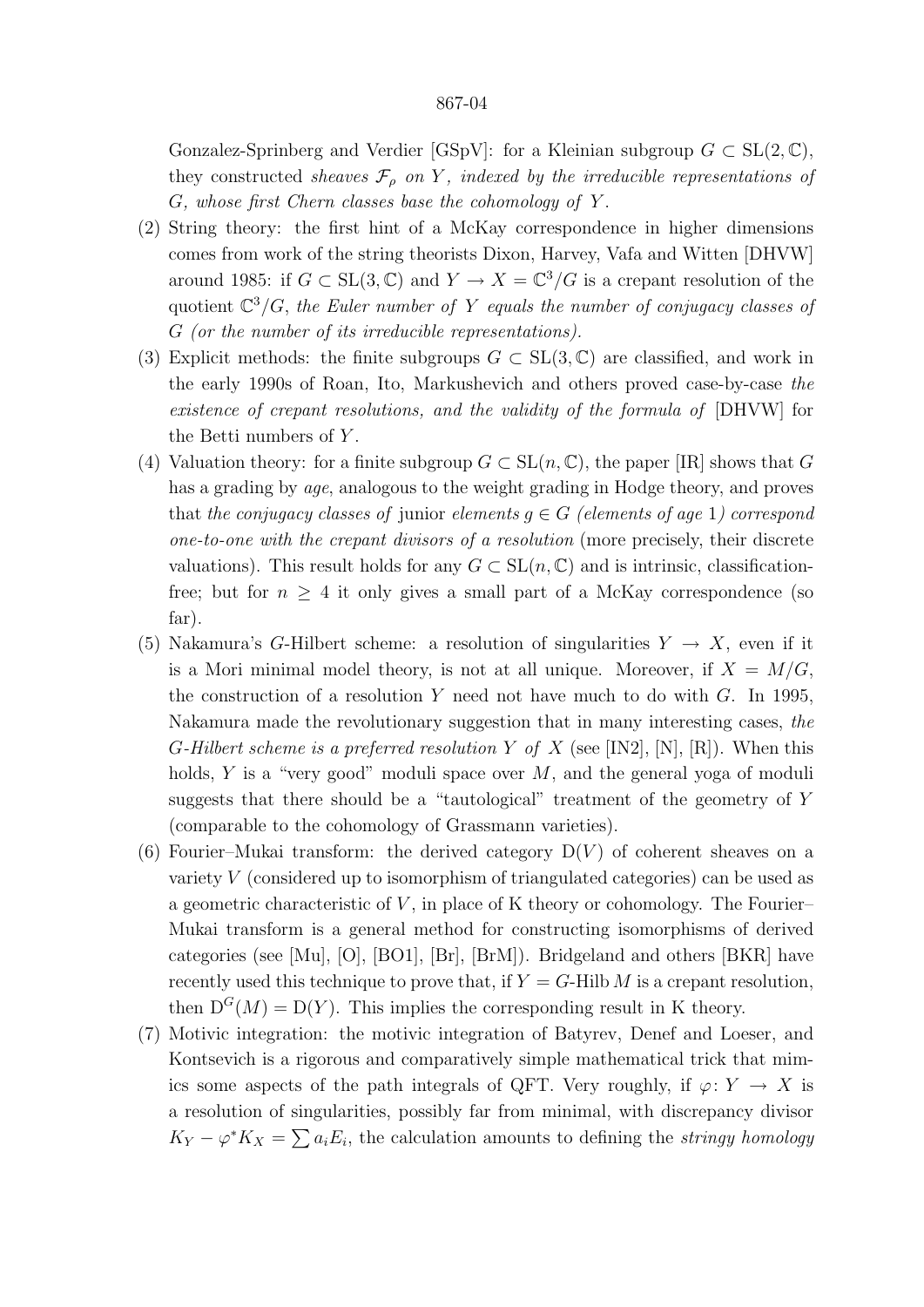of X by picking only  $\frac{1}{a_i+1}$ th of the homology of  $E_i$ . Quite remarkably, this is well defined, agrees with the predictions of [DHVW] mentioned in (2) above, and provides an exact form of the homological McKay correspondence for finite subgroups  $G \subset SL(n, \mathbb{C}).$ 

(8) Explicit methods (bis): for a finite group  $G \subset SL(3, \mathbb{C})$ , the results of (6) (maybe also (7)) imply that Gonzalez-Sprinberg–Verdier sheaves  $\mathcal{F}_{\rho}$  base the K theory of the resolution  $Y \to X$ , so that their Chern classes or Chern characters base the cohomology. Reworking this in explicit terms presents a treasure chest of delightful computational problems – already the Abelian cases lead to lovely pictures  $\rm(compare [R], [CR], [C2]).$ 

I believe that many other approaches to the McKay correspondence remain to be discovered, and many interrelations between the different approaches; this problem area is recommended to afficionados of noncommutative geometry, perverse sheaves, Gromov– Witten invariants, elliptic cohomology, Chow groups, etc. Here is an attempt to describe the subject in a single statement:

PRINCIPLE 1.1. — Let M be an algebraic manifold, G a group of automorphisms of M, and  $Y \rightarrow X$  a resolution of singularities of X. Then the answer to any well posed question about the geometry of Y is the G-equivariant geometry of  $M$ .

I give two illustrations

- I. If  $G \subset SL(n, \mathbb{C})$  acts on  $\mathbb{C}^n$  and the quotient  $X = \mathbb{C}^n/G$  has a crepant resolution  $Y \to X$ , the homology or K theory of Y is expected (or known) to be independent of Y. In this case, the principle says that the homology or K theory of Y is the representation theory of G (equal to the G-equivariant geometry of  $\mathbb{C}^n$  because  $\mathbb{C}^n$  is contractible).
- II. Let M be a Calabi–Yau n-fold and G a group of automorphisms of M that acts trivially on  $\Omega^n_M$ . The stringy homology of  $X = M/G$  (see Sections 3 and 4) is well defined by [DL1]. The principle says that it must agree with the G-equivariant homology of M. (I expand on what this means in Section 4.)

Viewed as an orbifold or stack,  $X = M/G$  contains M and the G action, and you can of course derive tautological question-and-answer pairs from this (this is often popular as a source of questions after the talk). The content of my slogan is that the equivariant geometry of M already knows about the crepant resolution  $Y \to X$ . Minimal models exist for surfaces by classical work, and for 3-folds by Mori theory (or by explicit methods). Minimal models of orbifolds by finite subgroups  $G \subset SL(3,\mathbb{C})$  provide infinitely many examples of local models of Calabi–Yau 3-folds; calculating their Betti numbers or K theory in a priori terms is in no sense a tautology. If you prefer to think of the singular  $X$  as the fundamental object, and not resolve it (a perfectly sensible alternative), the content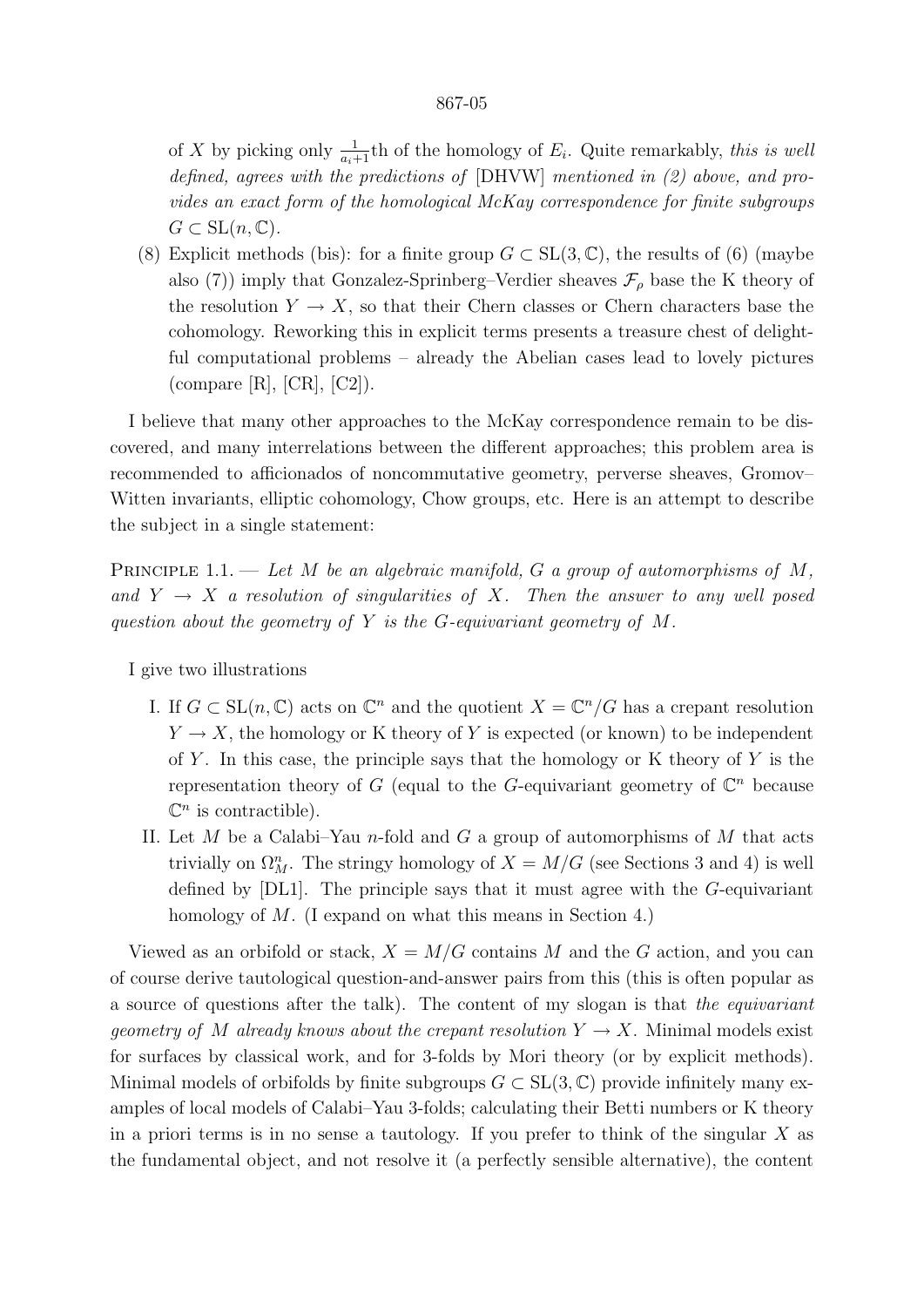is that X has invariants that can be described from the orbifold  $M/G$ , but are birationally invariant under appropriate conventions about resolutions.

# 2. AGE AND DISCREPANCY

Let  $G \subset SL(n, \mathbb{C})$  be a finite group; any element  $g \in G$  has finite order r, say. For any such r, I choose at the outset a primitive rth root of 1, say  $\exp{\frac{2\pi i}{r}}$ . A choice of eigenbasis diagonalises the action of  $g \in G$  on  $M = \mathbb{C}^n$ , giving

(2.1) 
$$
g = \text{diag}(\varepsilon^{a_1}, \dots, \varepsilon^{a_n}) \text{ with } 0 \le a_i < r.
$$

I write  $g=\frac{1}{r}$  $\frac{1}{r}(a_1,\ldots,a_n)$ , possibly depending on the choices made. Now  $\sum a_i \equiv 0 \mod r$ because  $g \in SL(n, \mathbb{C})$ . Following [IR], define the *age* of g by age  $g = \frac{1}{r}$  $\frac{1}{r} \sum a_i$ . As we will see, this is an analog of weight in Hodge theory; Denef and Loeser [DL2] refer to it by the long-winded but not inappropriate term *valuation theoretic weight*. Clearly, age q is an integer in the range  $[0, \ldots, n-1]$ , and only the identity has age 0. The elements of age 1 are junior.

Junior elements of G give rise to crepant divisors of a resolution  $V \to M/G$  by the following toric mechanism (for more details, and a picture, see [IR], 2.6–7). For  $q \in G$ (not the identity), consider the  $a_i$  of (2.1), and suppose  $(a_1, \ldots, a_n) \in \mathbb{Z}^n$  is primitive. The coordinate subspace corresponding to the  $x_i$  with  $a_i = 0$  is the fixed locus Fix q; it splits off as a direct product, and I assume that all  $a_i > 0$  to short-cut some simple arguments. A useful example to bear in mind is when all the  $a_i = 1$  (compare Example 4.1).

I view the integers  $(a_1, \ldots, a_n)$  as weights. They define the grading wt  $x_i = a_i$  on the coordinate ring  $\mathbb{C}[x_1,\ldots,x_n]$ , or equivalently, the action  $x_i \mapsto \lambda^{a_i} x_i$  of  $\mathbb{C}^*$  on  $M = \mathbb{C}^n$ that defines the weighted projective space

$$
\mathbb{P}(a_1,\ldots,a_n)=(\mathbb{C}^n\setminus 0)/\mathbb{C}^*.
$$

We obtain the weighted blowup  $B_q \to M$  as the closed graph of the quotient map  $M \dashrightarrow$  $\mathbb{P}(a_1,\ldots,a_n)$ ; it has the exceptional divisor  $B_g \supset E_g = \mathbb{P}(a_1,\ldots,a_n)$ . Obviously g acts on  $B_g$ , and fixes  $E_g$  pointwise (because g acts on M as  $\varepsilon \in \mathbb{C}^*$ ). Therefore  $B_g \to B_g/\langle g \rangle$ is totally ramified along  $E_a$ .

THEOREM 2.1 ([IR], 2.6–7). — Suppose that  $V \to X$  is any resolution of singularities of the quotient  $X = M/G$ . Then V contains a divisor  $F<sub>g</sub>$  rationally dominated by  $E<sub>g</sub>$  under the rational map  $B_g \to M \dashrightarrow V$ . The discrepancy of  $F_g$  is given by  $a_{F_g} = \text{age } g - 1$ , and in particular

 $F_q$  is crepant  $\iff$  g is junior.

Every crepant divisor of any resolution V occurs thus.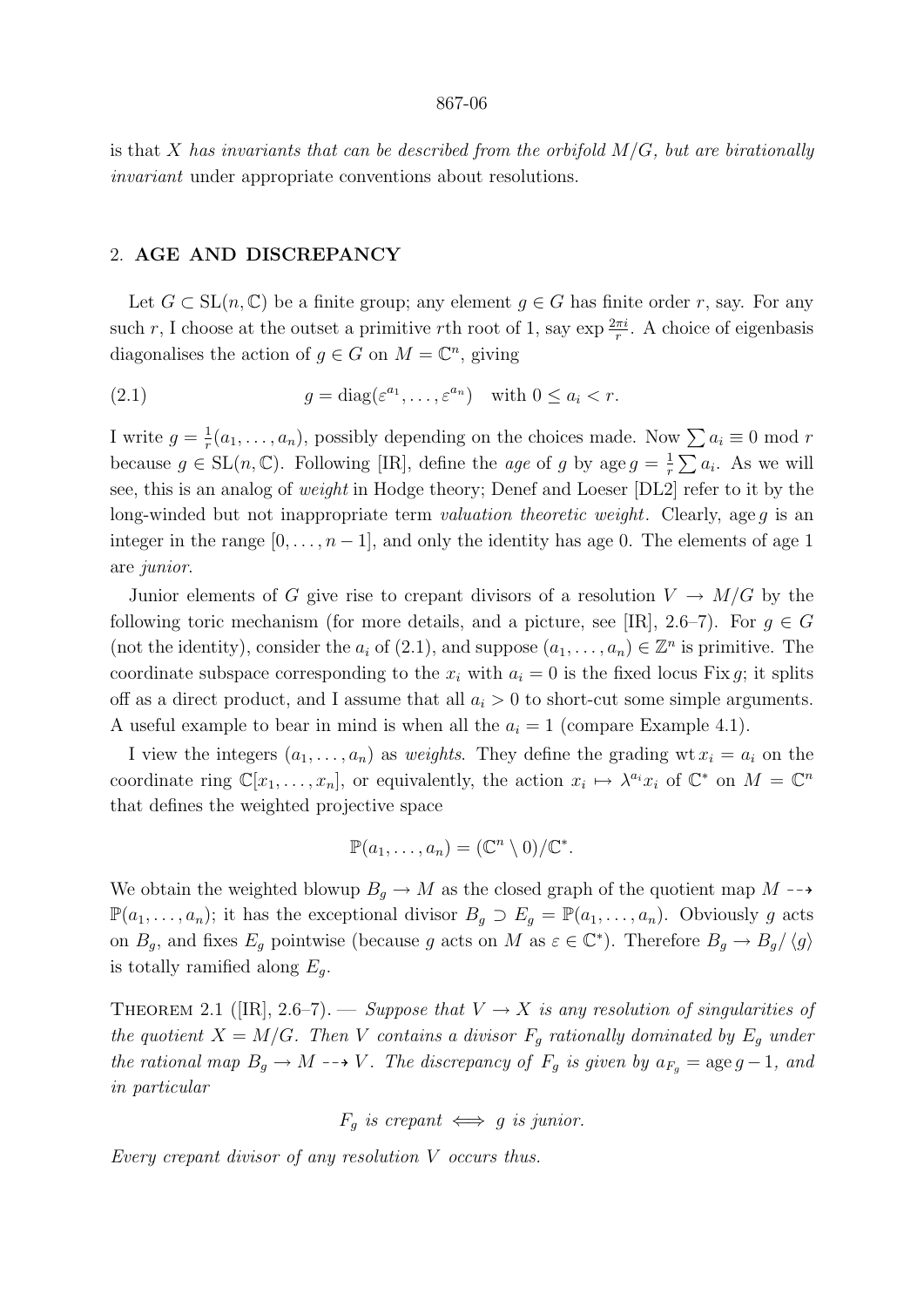Discussion of proof. — Write  $X_g = M/\langle g \rangle$  for the partial quotient. Then  $B_g/\langle g \rangle \to X_g$ is a partial resolution, with the single exceptional divisor  $E_q$ . An easy toric calculation gives the discrepancy of  $E_g \subset B_g$  or  $E_g \subset B_g/\langle g \rangle$  (compare [YPG], 4.8): the standard basis of  $\Omega_M^n$  is  $s_M = dx_1 \wedge \cdots \wedge dx_n$ . For  $K_{B_g}$ , choose a Laurent monomial  $y_1 = x^m$  of weight 1 (recall that the  $a_i$  were coprime). Then  $y_1$  is the defining equation of  $E_g \subset B_g$ at a general point of  $E_g$  (away from all the coordinate hyperplanes), and  $y_1^r$  that of  $E_g \subset B_g/\langle g \rangle$ . Choosing Laurent monomials  $y_2, \ldots, y_n$  forming a basis of the lattice of monomials of weight 0, we get that

$$
s_{B_g} = dy_1 \wedge \cdots \wedge dy_n \in \Omega_{B_g}^n
$$

is the required basis. The discrepancy is the exponent a in  $s_M = (\text{unit}) \cdot y_1^a s_{B_g}$ , and is determined by weighty considerations:  $s_M$  has weight  $\sum a_i$  and  $s_{B_g}$  weight 1, so  $a =$  $\sum a_i - 1$ . On the quotient  $B_g / \langle g \rangle$  we only have  $y_1^r$ , so we get the stated discrepancy 1  $\frac{1}{r}(\sum a_i - 1 - (r - 1)) = \text{age } g - 1.$ 

The quotient morphism  $M \to X$  is a Galois cover with group G; a cyclic subgroup  $\langle q \rangle$ corresponds to an intermediate cover  $M \to M/\langle g \rangle = X_q \to X$ . The reduction to a cyclic group is in terms of ramification theory; see [IR], 2.6–7. Roughly, over the general point of any exceptional divisor F of  $V \to X$ , the Galois extension of function fields  $k(X) \subset k(M)$ forms a tower, starting with a cyclic ramified cover. For a crepant exceptional divisor, the cyclic ramification can be chased back up to a conjugacy class of junior elements  $g \in G$ .

REMARK  $2.2.$  — This argument works in all dimensions, but it only identifies the *divi*sors of a crepant resolution Y, and thus only gives a basis of  $H^2(Y, \mathbb{Q})$  or  $H_{2n-2}(Y, \mathbb{Z})$ corresponding in McKay style to junior conjugacy classes of  $G$ . In 3 dimensions, we used Poincaré duality to bootstrap ourselves up to a basis of  $H^*(Y, \mathbb{Q})$  in [IR]. Historically, this was the first intrinsic proof of the conjectured formula of [DHVW] for the Betti numbers of a crepant resolution.

As Brylinski [B] remarks (following Mumford), if  $V \to X$  is any resolution, the group G can be viewed as the fundamental group of V minus the branch locus, so that an exceptional divisor  $F$  of a resolution  $V$  corresponds directly to a conjugacy class of  $G$  as a little anticlockwise loop around  $F$ ; for crepant divisors, this is of course the same relation as in [IR]. But I don't know how to use this idea to get a well defined relation between, say, codimension 2 cycles of Y and age 2 conjugacy classes of G.

# 3. L'INNOMABLE

This section is mainly for sociological and historical interest, but some harmless hilarity may derive from my garrulous display of incompetence and ignorance in physics.

A theoretical prediction of string theory: Fermionic strings propagate in 10-dimensional space-time. Indeed, a universe of any other dimension would have particles moving faster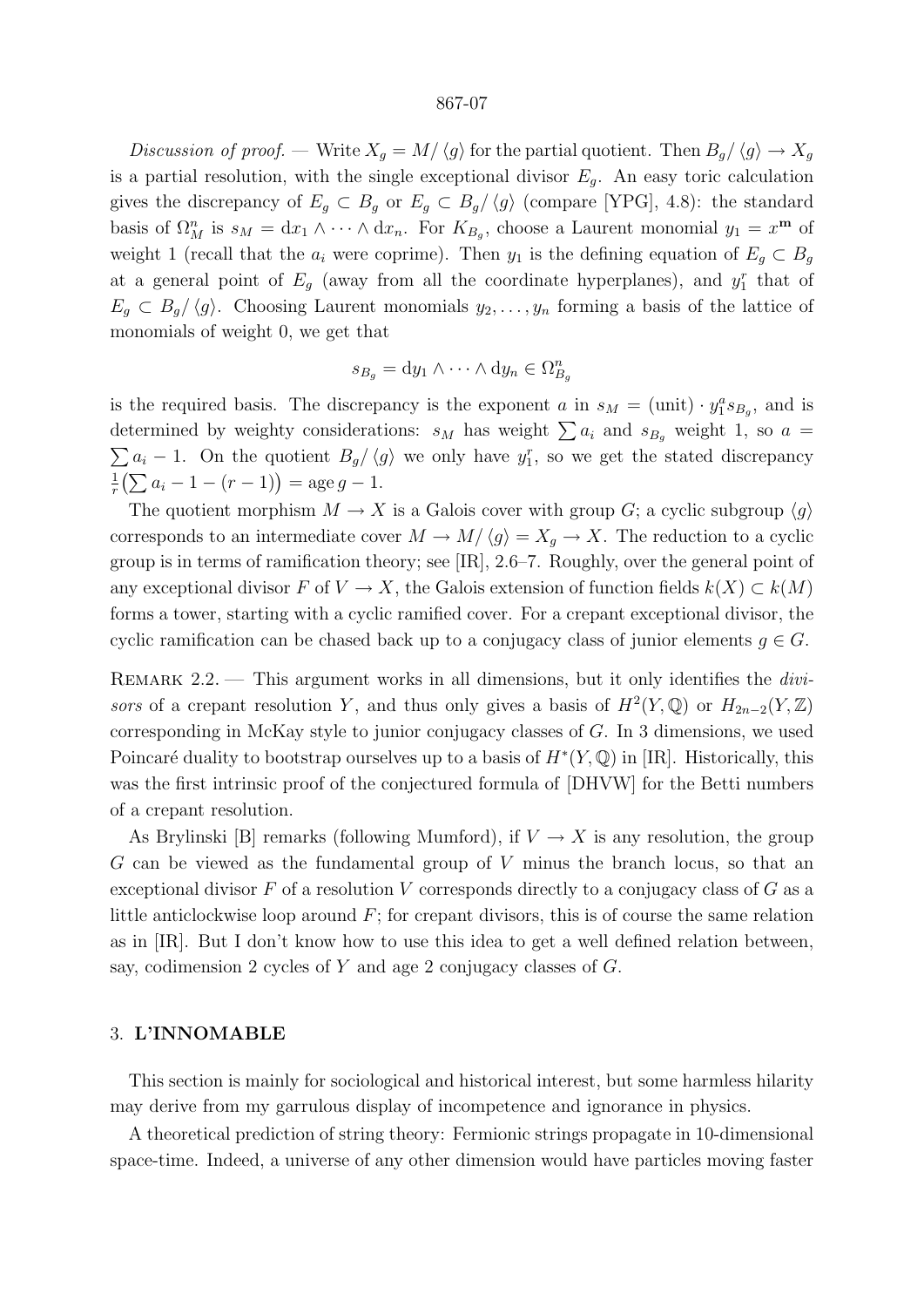than the speed of light. Since this prediction, on the face of it, contradicts the empirically observed 4-dimensions of space-time, string theorists want 6 of the dimensions to be filled up with tiny Calabi–Yau 3-folds. (This means (i) a 6-dimensional Riemannian manifold with  $SU(3)$  holonomy, or (ii) a complex manifold V with a Ricci flat Kähler metric and  $H^1(V,\mathbb{R}) = 0$ , or (iii) an algebraic manifold V with  $K_V = 0$  and  $H^1(V,\mathcal{O}_V) = 0$ . It seems that the holonomy or Kähler conditions on  $V$ , together with some finite volume, are required by the physics, whereas making  $V$  nonsingular, compact, and a constant fibre over macroscopic space-time are just convenient choices when you try to guess a model.)

The two papers [DHVW] were concerned with trying to calculate string theory on examples of Calabi–Yau varieties obtained by dividing a 3-dimensional complex torus M by a finite group G preserving a basic holomorphic 3-form, so that the stabiliser subgroup at any point is a subgroup of  $SL(3,\mathbb{C})$ . A closed string on the quotient may lift either to a closed string on the cover, or to a path that goes from x to  $g \cdot x$ . The latter are called *twisted sectors*. The physicists need to take care of these in order to relate  $\int_X$ to G-equivariant  $\int_M$ , and they are the key to the form of the McKay correspondence in Theorem 4.4, (4).

Taking limits is a tradition in physics, where the old is frequently the limit of the new: Newtonian mechanics is the limit of special relativity as  $c \to \infty$ , classical mechanics the limit of quantum physics as  $\hbar \rightarrow 0$ , groups and their Hopf algebras the limit of quantum groups as  $q \to 1$ . In string theory, if the scale (or radius of curvature) of the tiny Calabi– Yau tends to zero, the theory should approximate ordinary Lorentz 4-dimensional spacetime, whereas letting it tend to macroscopic proportions would approximate flat Lorentz 10-dimensional space-time. In this context, the twisted sector near a point  $x \in M<sup>H</sup>$  plays the role of strings that are topologically nontrivial, but are allowed to remain of finite length (and so contribute to path integrals) as the scale becomes large. To calculate something called the 1-*loop partition function*, DHVW considered mapping the elliptic curve  $S^1 \times S^1$  (with parameters  $\sigma$  and  $\tau$  along the copies of  $S^1$ ) into X, or the  $\sigma$ ,  $\tau$  square into M with equivariant boundary conditions depending on  $g, h$ . Thinking about twisted sectors and limits led DHVW (I confess that their logic eludes me somewhat) to the formula

(3.1) 
$$
e_{\text{string}}(X) = e(M, G) := \frac{1}{|G|} \sum_{\substack{g, h \in G \\ \text{commuting}}} e(M^{\langle g, h \rangle}).
$$

Here  $e(M, G)$  on the left-hand side is the *G*-equivariant Euler number of *M*; on the righthand side, the sum runs over all commuting pairs of elements of  $G, \langle q, h \rangle$  is the Abelian group they generate,  $M^{\langle g,h\rangle}$  its fixed locus in M, and e is the usual Euler number. The formula is a replacement for the Euler number of the singular orbifold  $X$ . The papers [DHVW] contain more-or-less explicitly the conjecture that this number is the Euler number of a minimal resolution of singularities.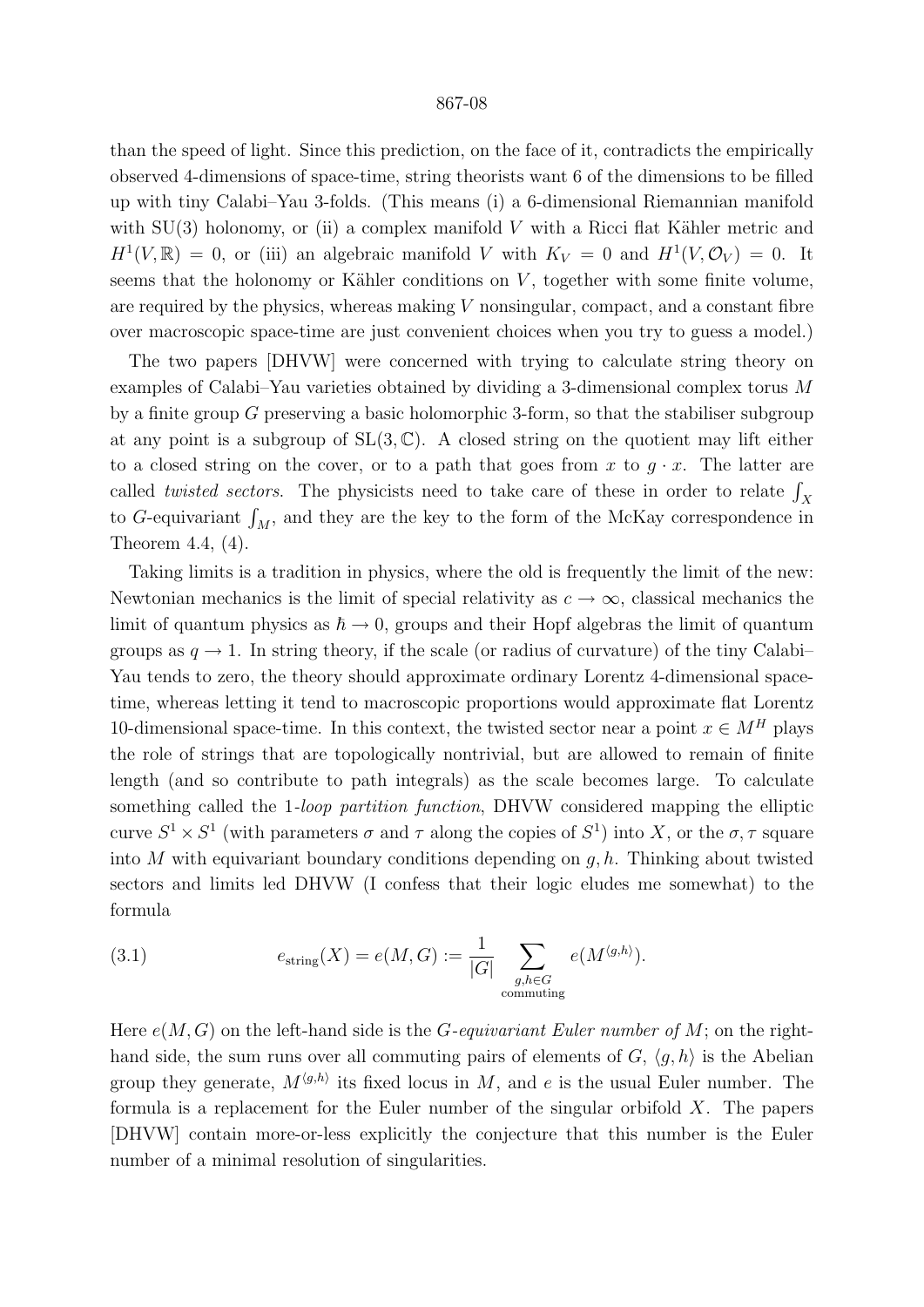It is not hard (see [HH], [Roan] and [Homework]) to rearrange the sums in (3.1) to give

(3.2) 
$$
e_{\text{string}}(X) = e(M, G) = \sum_{[H] \subset G} e(X^H) \times \text{card}\{[h] \in H\},
$$

where (i) the first sum runs over conjugacy classes of subgroups  $H \subset G$ ; (ii) the stratum  $X^H$  is the set of  $x \in X$  such that Stab y is conjugate to H for any point  $y \in M$  over x; (iii) the second factor is the number of conjugacy classes in H. This means that  $X^H \subset X$ contributes to  $e(M, G)$  with multiplicity the representation theory of H.

REMARK  $3.1.$  — The physicists want to do path integrals, that is, they want to integrate some "Action Man functional" over the space of all paths or loops  $\gamma: [0,1] \to Y$ . This impossibly large integral is one of the major schisms between math and fizz. The physicists learn a number of computations in finite terms that approximate their path integrals, and when sufficiently skilled and imaginative, can use these to derive marvellous consequences; whereas the mathematicians give up on making sense of the space of paths, and not infrequently derive satisfaction or a misplaced sense of superiority from pointing out that the physicists' calculations can equally well be used (or abused!) to prove  $0 = 1$ . Maybe it's time some of us also evolved some skill and imagination. The motivic integration treated in the next section builds a miniature model of the physicists' path integral, by restricting first to germs of holomorphic paths  $\gamma: U \to Y$ , where  $0 \in U \subset \mathbb{C}$  is a neighbourhood of 0, then to formal power series  $\gamma$ : Spec  $\mathbb{C}[[z]] \to Y$ .

# 4. MOTIVIC INTEGRATION

The material in this section is due to Batyrev [Ba1], [Ba2], Denef and Loeser [DL1], [DL2] and Kontsevich [K]. I recommend Craw [C1] as a readable first introduction to these ideas.

Rather than trying to restrict to crepant resolutions, take an arbitrary normal crossing resolution  $\varphi: Y \to X$ , marked by the discrepancy divisor  $D = \Delta_{\varphi} = \sum_{i \in I} a_i D_i$  (here I is the indexing set of the components  $D_i$ ). The normal crossing divisor D defines a stratification of  $Y$ , with

closed strata 
$$
D_J = \bigcap_{j \in J} D_j
$$
, and open strata  $D_J^{\circ} = D_J \setminus \bigcup_{J' \supsetneq J} D_{J'}$ 

for  $J \subset I$  (including, of course,  $Y = D_{\emptyset}$  and  $Y \setminus D = D_{\emptyset}^{\circ}$ ).

Motivic integration is discussed and defined below, but it is convenient to start from the answer: the *stringy motive* of  $(Y, D)$ , or of X itself, turns out to be

(4.2) 
$$
h_{\text{string}}(X) = h(Y, D) = \sum_{J \subset I} [D_J^{\circ}] \cdot \prod_{j \in J} \frac{\mathbb{L} - 1}{\mathbb{L}^{a_j + 1} - 1}.
$$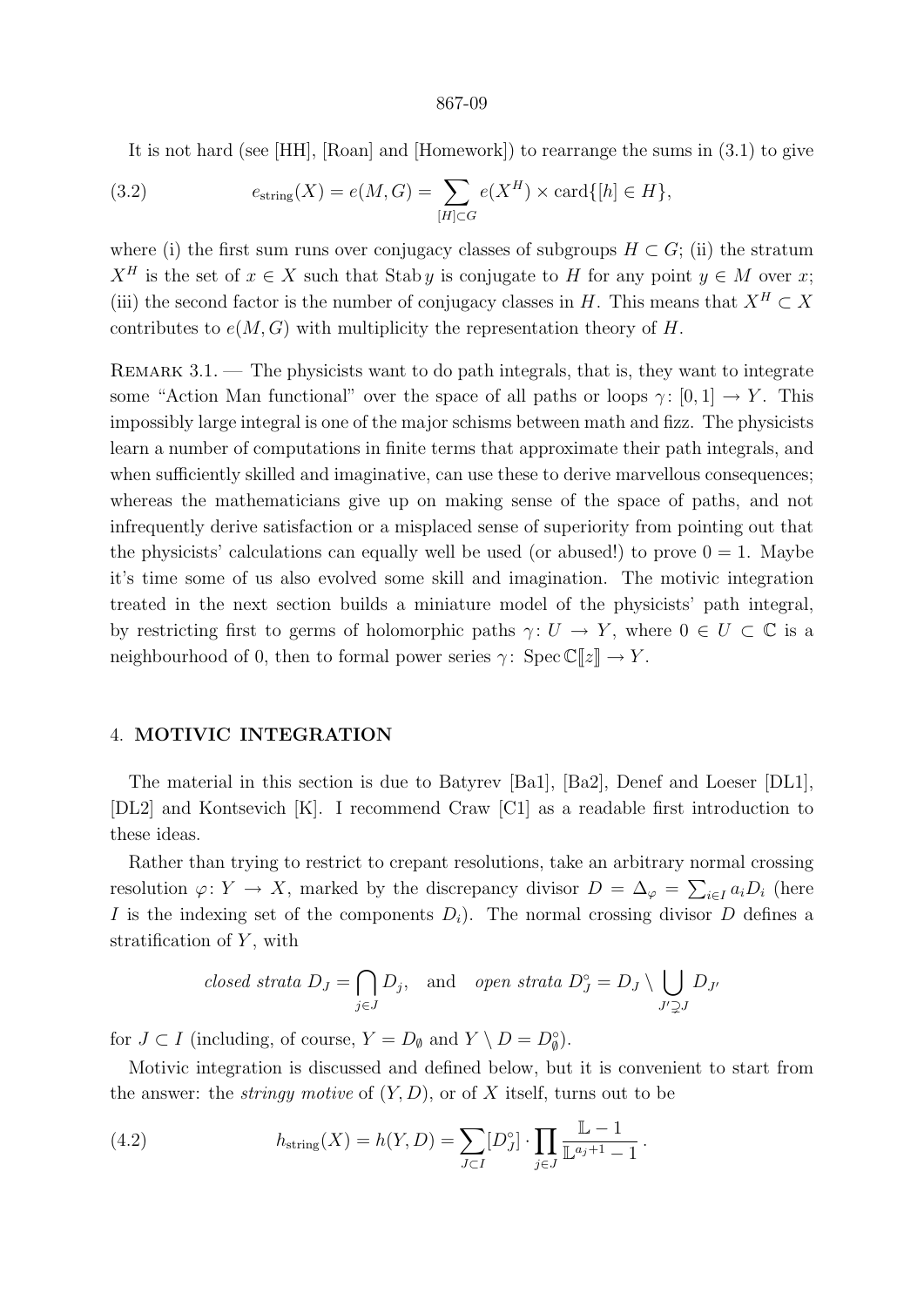Here  $\mathbb{L} = [\mathbb{A}_{\mathbb{C}}^1] = [\mathbb{C}]$  is the Tate motive, and the formula takes place in a certain ring of motives with formal power series in  $\mathbb{L}^{-1}$  adjoined. We will worry about the coefficient ring later, but in lucky cases it will happen that the cyclotomic polynomials in the denominators cancel out, leaving an integral motive (see Example 4.1 and [Homework] for examples). It follows from Theorem 4.4, (2) and (3) that  $h(Y, D)$  is independent of the choice of the normal crossing resolution  $Y$ , so depends only on  $X$ . In the case when  $D = aE$  has a single component with discrepancy a, it boils down to

(4.3) 
$$
[Y - E] + \frac{[E]}{1 + \mathbb{L} + \mathbb{L}^2 + \dots + \mathbb{L}^a} = [Y - E] + \frac{[E]}{[\mathbb{P}^a]}.
$$

EXAMPLE 4.1. — Let  $n = ab$ , and consider the *n*-fold quotient singularity X of type 1  $\frac{1}{b}(1,\ldots,1)$ , that is, the quotient  $\mathbb{C}^n/(\mathbb{Z}/b)$ , with the diagonal action of  $\varepsilon = \exp \frac{2\pi i}{b}$ . It is the cone over the b<sup>th</sup> Veronese embedding of  $\mathbb{P}^{n-1}$ , so that its resolution  $Y \to X$  has exceptional divisor  $E = \mathbb{P}^{n-1}$  with  $\mathcal{O}_E(E) = \mathcal{O}_{\mathbb{P}^{n-1}}(-b)$ . The discrepancy is  $a-1$ , to fit the adjunction formula, with  $K_Y = (a-1)E$ , and  $K_E = \mathcal{O}_E(aE) = \mathcal{O}_{\mathbb{P}^{n-1}}(-n)$ .

Now whereas Y is homotopy equivalent to  $\mathbb{P}^{n-1}$ , so has n homology classes, one in each dimension  $0, 2, \ldots, 2(n-1)$ , the effect of dividing by  $[\mathbb{P}^{a-1}]$  in  $(4.3)$  is to throw away most of these, leaving only the b stringy homology classes in dimension  $0, 2a, 4a, 2a(b-1)$ . This is exactly what we need for the McKay correspondence: the b elements of  $\mathbb{Z}/b$  have age  $0, a, 2a, \ldots, a(b-1)$  and correspond to the stringy classes in dimension  $2ia$ .

EXAMPLE 4.2. — Consider the blowup  $\sigma: Y_1 \to Y$  of a subvariety  $C \subset Y$  that intersects all the strata of D transversally, and set  $D_1 = \sigma^* D + (c - 1)E$ , where  $E = \sigma^{-1} C$  is the exceptional divisor of the blowup and  $c = \text{codim } C$ . The coefficient is the discrepancy of E, so that  $K_{Y_1} - D_1 = \sigma^*(K_Y - D)$ . It is an exercise to see that

$$
h(Y, D) = h(Y_1, D_1).
$$

(This is rather trivial if  $C \cap D = \emptyset$  in view of Grothendieck's *formule clef* for the motive of a blowup; see [Homework] for more hints.) This is good evidence for the birational invariance of  $h(Y, D)$ .

I now describe briefly the mechanics of motivic integration, following [C1]. Start from the Grothendieck ring  $K_0(V)$  of classes of varieties under the equivalence relation  $[V] =$  $[V \setminus W] + [W]$ . Addition and multiplication are quite harmless. The Tate motive is  $\mathbb{L} = [\mathbb{A}_{\mathbb{C}}^1] = [\mathbb{C}]$ . We formally adjoin  $\mathbb{L}^{-1}$  to  $K_0(\mathcal{V})$ , and make a fairly mild  $(\mathbb{L}^{-1})$ -adic completion to give the value ring  $R = \widehat{K}_0(\mathcal{V})[\mathbb{L}^{-1}]$ . This value ring is the really clever thing about the whole construction. (Exercise:  $(\mathbb{L}^a - 1)^{-1}$  can be written as a formal power series in  $\mathbb{L}^{-1}$ , so all the terms on the right-hand side of (4.2) are in R.)

Motivic integration takes place over the infinite jet space  $J_{\infty}Y$ , which coincides with the set  $Y(\mathbb{C}[\![z]\!])$  of points of Y with values in the formal power series ring  $\mathbb{C}[\![z]\!]$ . An element  $\gamma \in Y(\mathbb{C}[\![z]\!])$  is a point  $y = \gamma(0) \in Y$  together with a formal arc  $\gamma: \text{Spec } \mathbb{C}[\![z]\!] \to Y$ starting at y; if convergent,  $\gamma$  is the Taylor series of a holomorphic germ  $\tilde{\gamma}$ :  $(\mathbb{C}, 0) \to Y$ .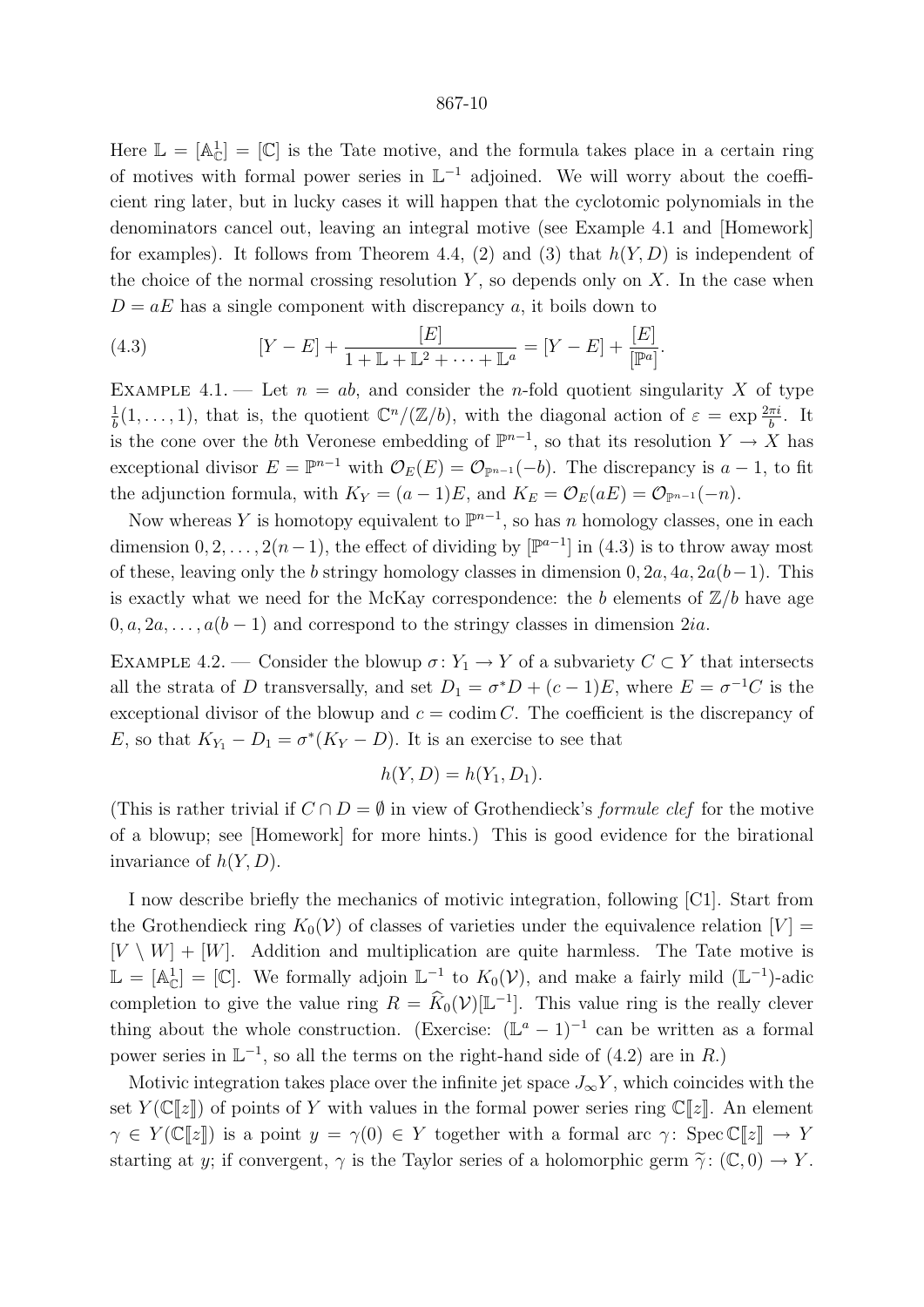The infinite jet space  $J_{\infty}Y$  is the profinite limit  $\varprojlim_k J_kY$  of the finite jet spaces  $J_kY$ ; recall that  $J_0Y = Y$ ,  $J_1Y$  is the total space of the tangent bundle  $T_Y$ , and  $J_{k+1} \to J_k$  is a  $\mathbb{C}^n$ -fibre bundle.

The projection maps  $\pi_k: J_{\infty}Y \to J_k$  of the profinite limit allow us to define a *cylinder* set in  $J_{\infty}Y$  to be  $\pi_k^{-1}$  $k_k^{-1}(B_k)$  for a constructible set  $B_k \subset J_k$ . The measure on  $J_{\infty}Y$  is initially defined on these, by setting<sup>1</sup>

(4.4) 
$$
\mu(\pi_k^{-1}(B_k)) := [B_k] \cdot \mathbb{L}^{-nk} \in R.
$$

It is straightforward to see that this is independent of  $k$ , and is a "finitely additive measure".

As our measurable functions, consider an effective divisor  $D$  on  $Y$ , and define a function  $F_D: J_{\infty}Y \to \mathbb{Z}_{>0}$  by  $F_D(\gamma) = D \cdot \gamma$  (intersection number). In other words, suppose  $\gamma(0) = P \in Y$  and let  $g_D$  be the local defining equation of D at P; then  $F_D(\gamma)$  is the order of  $\gamma^*(g_D) \in \mathbb{C}[[z]]$ . Since the first s coefficients of  $\gamma^*(g_D)$  clearly only depend on  $\pi_s(\gamma) \in J_s$ , it is obvious that  $F_D^{-1}(s)$  is a cylinder set.

The grand definition is now: for  $Y$  a nonsingular variety and  $D$  a normal crossing divisor, the motivic integral is

(4.5) 
$$
h(Y, D) = \int_{J_{\infty}Y} \mathbb{L}^{-F_D} := \sum_{s \in \mathbb{Z}_{\geq 0}} \mu\big(F_D^{-1}(s)\big) \cdot \mathbb{L}^{-s} \in R.
$$

REMARK  $4.3.$   $\qquad$  I omit some tricky details on convergence required to get a genuine measure (involving the  $[L^{-1}]$ -adic completion). To tell the truth, I don't know if they are at all essential. A basic point for applications is that the measure of  $F_D^{-1}(s)$  tends to 0 as  $s \to \infty$ ; this is plausible enough (because arcs  $\gamma$  with  $\gamma \cdot D \geq s$  have codimension  $\geq s$  in  $J_{\infty}Y$ ), and is an intuitive reason behind birational invariance: the arcs in a Zariski closed subset of Y have measure zero.

THEOREM 4.4. —  $h(Y, D)$  of (4.5) has the following properties:

- (1) If  $D = 0$  then  $h(Y, D) = [Y].$
- (2)  $h(Y, D)$  is calculated by the right-hand side of (4.2).
- (3) Birational invariance: let Y', D' and Y, D be pairs, and  $\varphi: Y' \to Y$  a birational morphism such that  $K_{Y'} - D' = \varphi^*(K_Y - D)$ ; then

$$
h(Y', D') = h(Y, D).
$$

(4) If  $X = M/G$  is as in Assumption 1.2,  $Y \to X$  a normal crossing resolution, and D the discrepancy, then

(4.7) 
$$
h_{\text{string}}(X) = h(Y, D) = \sum_{[H] \subset G} [X^H] \cdot \sum_{[g] \in H} \mathbb{L}^{\text{age } g},
$$

<sup>&</sup>lt;sup>1</sup>The papers [DL1] and [C1] have the exponent  $\mathbb{L}^{-n(k+1)}$ . This is just a normalising convention, giving  $h(Y, D) = [Y] \cdot \mathbb{L}^{-n}$  in Theorem 4.4, (1), and making the motive of Y 0-dimensional. I prefer my version.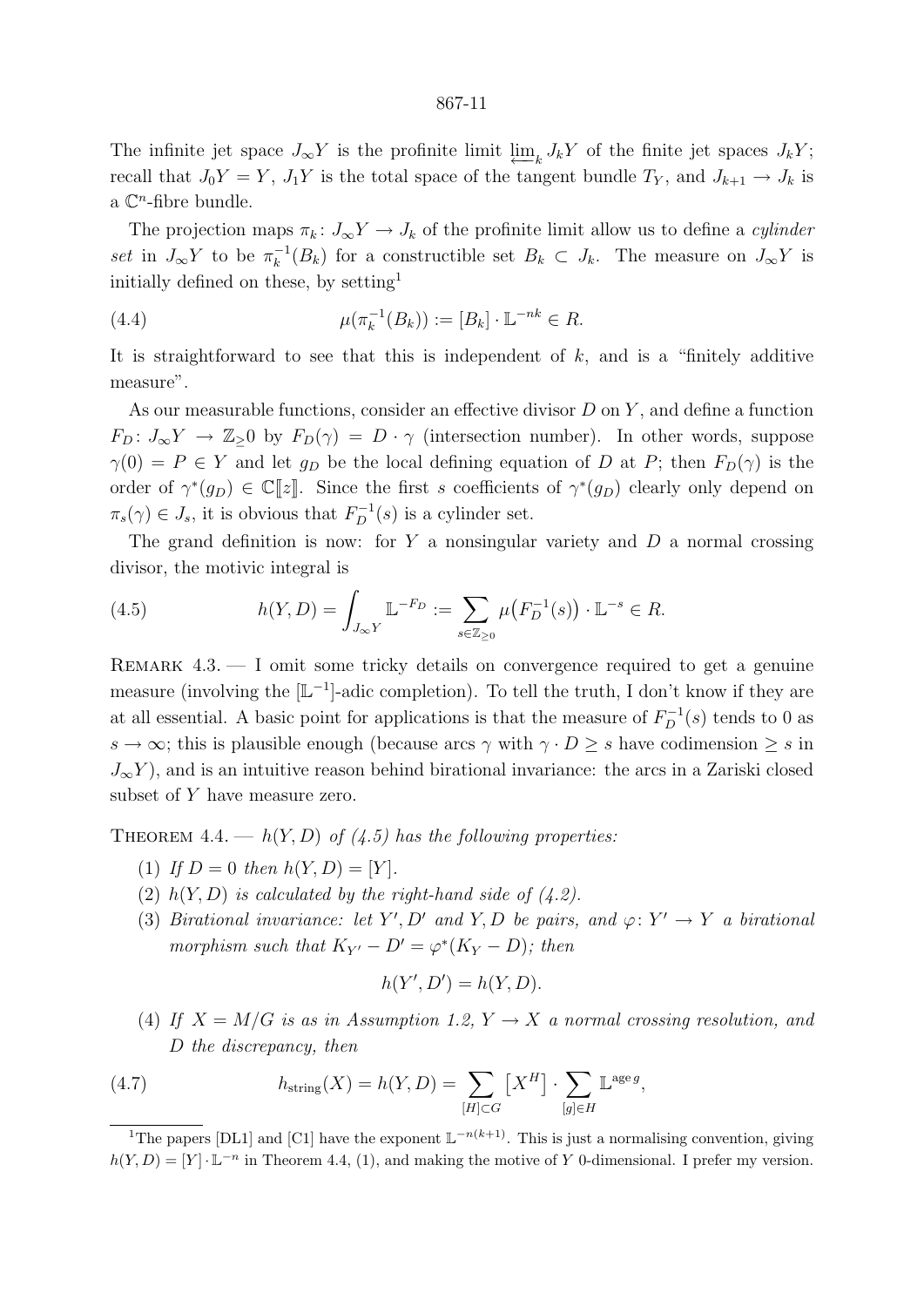where the range of summation is as in  $(3.2)$ , and the second sum is over conjugacy classes in H.

Discussion of proof.  $-1$  give some indications, leaving most of the proof as references to [DL1] and [DL2]. Alternatively, do them as exercises (see [Homework] for more hints). The key point of the proof is that, whatever its substance, (4.5) has the formal properties of an integral, and is subject to the same kind of change of variables formula. In the words of the Master:

"La théorie consiste pour l'essentiel dans des questions de variance"

([H], Introduction). Note first that the condition in (3) says that  $D'-D = \text{div}(\text{Jac}\,\varphi)$  is the divisor of zeros of the Jacobian determinant of  $\varphi$  (I omit  $\varphi^*$  from now on). Composition defines a map  $j_{\varphi} \colon J_{\infty} Y' \to J_{\infty} Y$ , and, unless it falls entirely in the locus of indeterminacy of  $\varphi^{-1}$ , an arc in Y has a birational transform as an arc in Y'; in other words, away from subsets of measure zero,  $j_{\varphi}$  is a bijection on the infinite jet spaces. For (3), it remains only to stratify the finite jet spaces  $J_k Y'$  and  $J_k Y$  so that the corresponding morphism  $j_k: J_kY' \to J_kY$  is a  $\mathbb{C}^t$ -bundle on each stratum with  $F_{D'-D}(\gamma) = \text{div}(\text{Jac}\,\varphi) \cdot \gamma = t$  (see [DL1], Lemma 3.4 and [Homework]).

(2) is proved in [DL1], Proposition 6.3.2, [Ba2], Theorem 6.28, and worked out in detail in [C1], Theorem 1.16. The proof of (4) consists of two steps, relating to the two morphisms  $\pi \colon M \to X$  and  $\varphi \colon Y \to X$  of Assumption 1.2.

Step  $I.$  — We translate the twisted sectors of [DHVW] into the language of formal arcs, obtaining the stratification (4.8) below.

Let  $y \in M^H$  be a point with Stab  $y = H$  and  $x = \pi(y) \in X^H$ . As at the start of Section 2, suppose that r is an integer divisible by the order of each  $g \in H$ , and choose an rth root  $\varepsilon$  of 1 and an rth root  $\zeta = z^{1/r}$  of the parameter used for formal arc, so that a formal arc  $\gamma$  at  $x \in X$  parametrised by z lifts to a formal arc at  $y \in M$  parametrised by ζ. Unless γ falls entirely in the branch locus of π : M → X, there is a unique conjugacy class  $q \in H$  defined by  $\gamma(\varepsilon \zeta) = q\gamma(\zeta)$ . Here q is the *twisted sector*, the conjugacy class of  $\gamma$  in the local fundamental group H (where  $\gamma$  is viewed as a little loop in X minus the branch locus).

This argument shows that, after we delete the subset of arcs falling entirely in the branch locus (which has infinite codimension, so measure zero) the infinite jet space  $J_{\infty}X$ is a disjoint union

(4.8) 
$$
J_{\infty}X = \coprod_{[H]\subset G} \coprod_{[g]\in H} J_{\infty}^{H,g}Y,
$$

where H, g are as in (3.2), and  $J^{H,g}_{\infty}Y$  is the set of arcs with  $\gamma(0) \in X^H$  in the twisted sector q.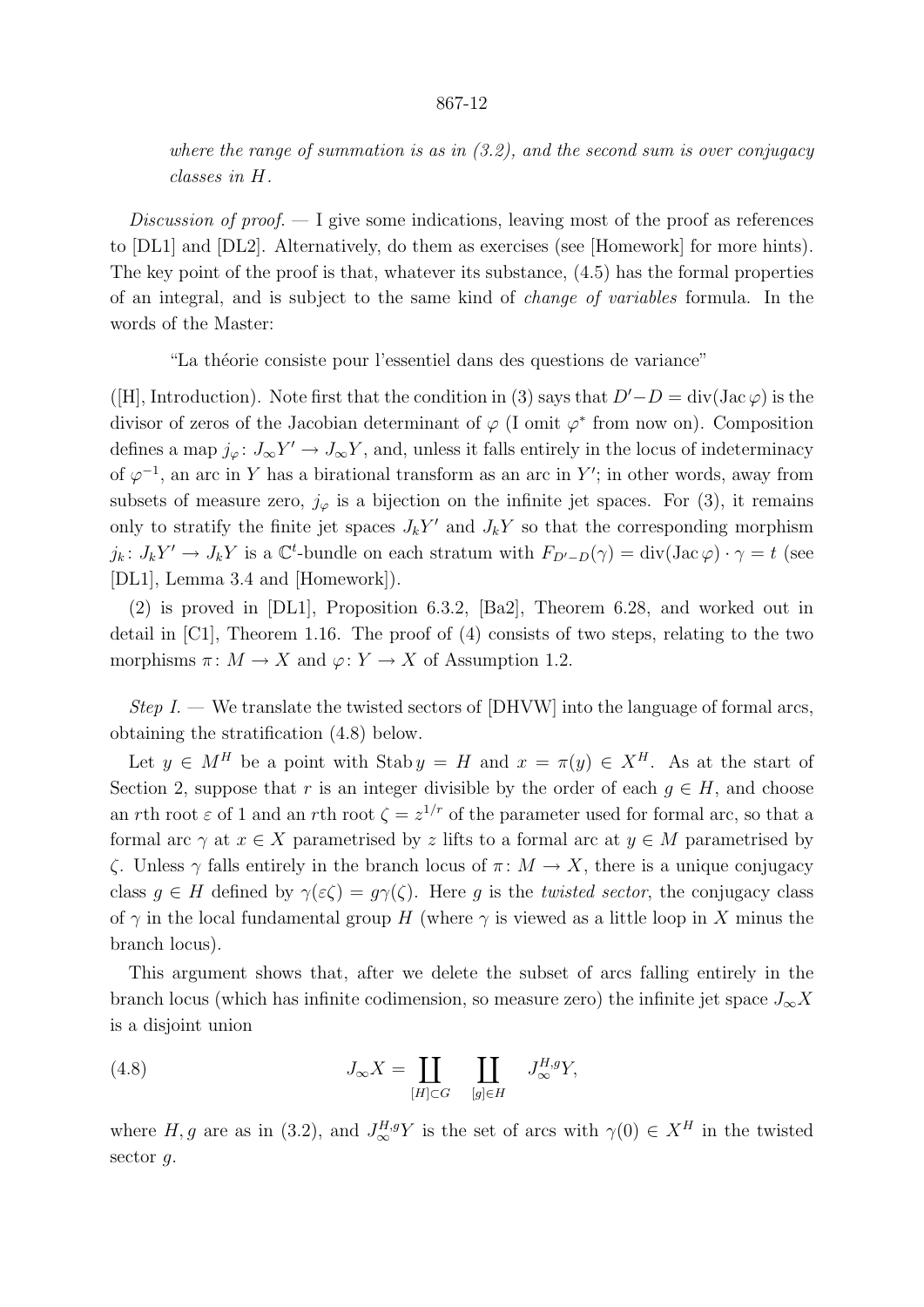Step II. – Using change of variables as in the proof of (3), one calculates that  $J^{H,g}_{\infty}Y$ contributes  $X^H \cdot \mathbb{L}^{g^{-1}}$  to  $h(Y, D)$  ([DL2], Lemma 4.3). The difference in appearance of the formulas here and in [DL2] are explained by two trivial shifts of notation: as explained in the footnote on page 11, my measure is  $\mathbb{L}^n$  times theirs; and they diagonalise g as  $\varepsilon^{e_i}$ with  $1 \le e_i \le r$ , defining  $w(g) = \frac{1}{r} \sum e_i = n - \text{age}(g^{-1})$ .

Remark 4.5. — Statement (4) is an exact analogue of the [DHVW] formula (3.2), saying that the stratum  $X^H$  appears in the stringy homology of Y multiplied by the set of conjugacy classes in  $H$ .

As discussed in Definition 1.3, the discrepancy  $D = \text{div } s_X$  is the divisor of zeros of  $s_X$ , the global basis of  $\Omega_{\text{NonSing }X}^n$ . In the normal course of events, integrating functions on Y requires a volume form; here we take  $s_X$  as a holomorphic volume form, viewing its zeros on D as scaling down the contribution from neighbourhood of the discrepant exceptional divisors. This is what produces a birationally invariant answer.

# 5. HILBERT SCHEMES OF G-ORBITS

This section explains the definition of the G-orbit Hilbert scheme  $G$ -Hilb  $M$ , and Nakamura's idea of using it to resolve certain quotient singularities. We know by general results (especially Hironaka's theorems) that the singularities of a quotient variety  $X = M/G$ can be resolved somehow-or-other, but the construction of an actual resolution is messy, involves lots of choices, and will probably have almost nothing to do with the group action. Around 1995, Ito and Nakamura observed that in the case of  $G \subset SL(2,\mathbb{C})$ , the Hilbert scheme G-Hilb  $\mathbb{C}^2$  of G-clusters is a crepant resolution of the quotient  $\mathbb{C}^2/G$ . Nakamura conjectured that this continues to hold for  $G \subset SL(3, \mathbb{C})$ , and this has since been confirmed and extended to some other cases by work of Bridgeland and others (see [BKR] and Theorem 6.1).

First, a *cluster* in a variety M (say, quasiprojective and nonsingular) is a 0-dimensional subscheme  $Z \subset M$ , defined by an ideal  $\mathcal{I}_Z \subset \mathcal{O}_M$ , so that the cokernel  $\mathcal{O}_Z = \mathcal{O}_M/\mathcal{I}_Z$  is a finite dimensional C-vector space. The *degree* of Z is the dimension of  $\mathcal{O}_Z$ . Like the intersection of two plane curves in Bezout's theorem, a cluster Z may consist of reduced points  $Z = P_1 + \cdots + P_N$ , or may have a nonreduced structure; in the latter case, we keep track of the ideal  $\mathcal{I}_Z \subset \mathcal{O}_M$ , as a way of using algebraic equations to keep information about the relative positions when some of the points  $P_i$  come together. For example,

 $(x^2, xy, y^2)$  and  $(x - ay - by^2, y^3)$  for any  $a, b \in \mathbb{C}$ 

are clusters of degree 3 supported at  $0 \in \mathbb{C}^2$ .

LEMMA 5.1. — All clusters  $Z \subset M$  of given degree N in M are parametrised by a quasiprojective scheme  $Hilb<sup>N</sup> M$ , which is a fine moduli space.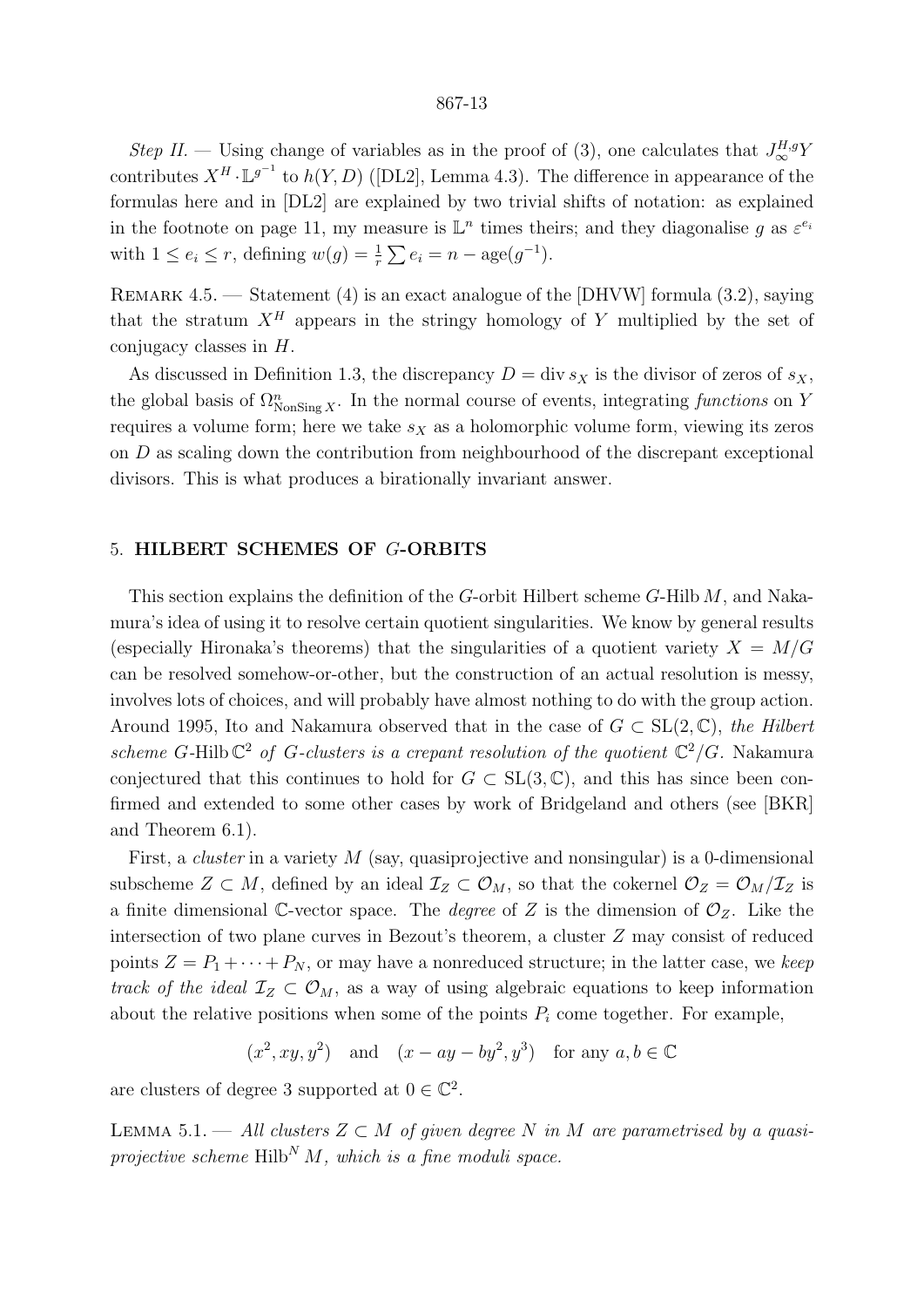*Proof.* — The assertion is quite elementary. M is quasiprojective; choose an embedding  $M \subset \mathbb{P}^s$ . Every ideal  $\mathcal{I}_Z \subset \mathcal{O}_M$  of codimension N defines and is defined by a codimension N vector subspace

$$
H^0(\mathbb{P}^s, \mathcal{I}_Z(N)) \subset H^0(\mathbb{P}^s, \mathcal{O}_{\mathbb{P}^s}(N)),
$$

the forms of degree N vanishing on  $Z$  (same N). Subspaces of given codimension are parametrised by a Grassmann variety, and the condition that a space of forms defines a cluster of degree N in M is a locally closed condition. (It can be written in terms of rank of a matrix  $=N$ .)

REMARK 5.2. — The map Hilb<sup>N</sup>  $M \rightarrow S^{N}M$  to the symmetric product, defined at the level of sets by  $Z \mapsto \text{Supp } Z$ , is a morphism of schemes, the Hilbert–Chow morphism (see [GIT], Chapter 5, §4). For a curve, Hilb<sup>N</sup> C is just the symmetric product  $S<sup>N</sup>C$ , which is itself already nonsingular. For a surface, the symmetric product  $S<sup>N</sup>S$  is singular at the diagonals, and Hilb<sup>N</sup>  $S \to S^N S$  is a crepant resolution, in fact, a symplectic resolution; see [IN2], §6. But Hilb<sup>N</sup> M is singular as soon as dim  $M \geq 3$  and  $N = \deg Z \geq 4$ , and usually even has components of excess dimension.

PROPOSITION–DEFINITION 5.3 (Ito and Nakamura). — Let G be a finite group of order N acting faithfully on an algebraic manifold M; consider the action of G on  $Hilb<sup>N</sup> M$ and its fixed locus (Hilb<sup>N</sup> M)<sup>G</sup>. This has a unique irreducible component that contains a general orbit  $G \cdot y$  of  $G$  on  $M$ . This component is defined to be the G-Hilbert scheme, and denoted by G-Hilb M. The composite G-Hilb  $M \hookrightarrow Hilb^N M \rightarrow S^N M$  induces a Hilbert–Chow morphism G-Hilb  $M \to M/G$  which is proper and birational.

A cluster  $Z \in G$ -Hilb is G-invariant, and is called a G-cluster; its defining ideal  $\mathcal{I}_Z$ is G-invariant, and as a representation of G, the quotient  $\mathcal{O}_Z = \mathcal{O}_M/\mathcal{I}_Z$  is the regular representation  $\mathbb{C}[G]$ .

See also [CR], 4.1 for a rival definition and a comparison between the two.

*Proof.* — The general orbit  $G \cdot y$  consists of N points permuted simply transitively by G, so is a G-invariant cluster in  $(Hilb<sup>N</sup> M)<sup>G</sup>$ . These orbits fill out an irreducible open set in  $(Hilb<sup>N</sup> M)<sup>G</sup>$ , because a small G-invariant deformation of  $G \cdot y$  is clearly still a set of  $N$  distinct points permuted by  $G$  and disjoint from any fixed locus. The closure of this component is G-Hilb M by definition. The composite G-Hilb  $M \hookrightarrow Hilb^N M \to S^N M$  is a morphism; by definition, a dense open set of G-Hilb M consists of general orbits  $G \cdot y$ , and these maps to orbits in  $S^{N}M$ , that is, to  $M/G$ .

Finally, the quotient sheaves  $\mathcal{O}_Z$  for  $Z \in G$ -Hilb M fit together as a locally free sheaf  $\mathcal{O}_z$  over G-Hilb M, with a G-action that makes it the regular representation on a dense open set. Its isotypical decomposition under the idempotents of  $\mathbb{C}[G]$  is a direct sum, so each component must also vary as a locally free sheaf, therefore  $\mathcal{O}_Z \cong \mathbb{C}[G]$  for every  $Z \in G$ -Hilb M (since G-Hilb M is defined to be irreducible).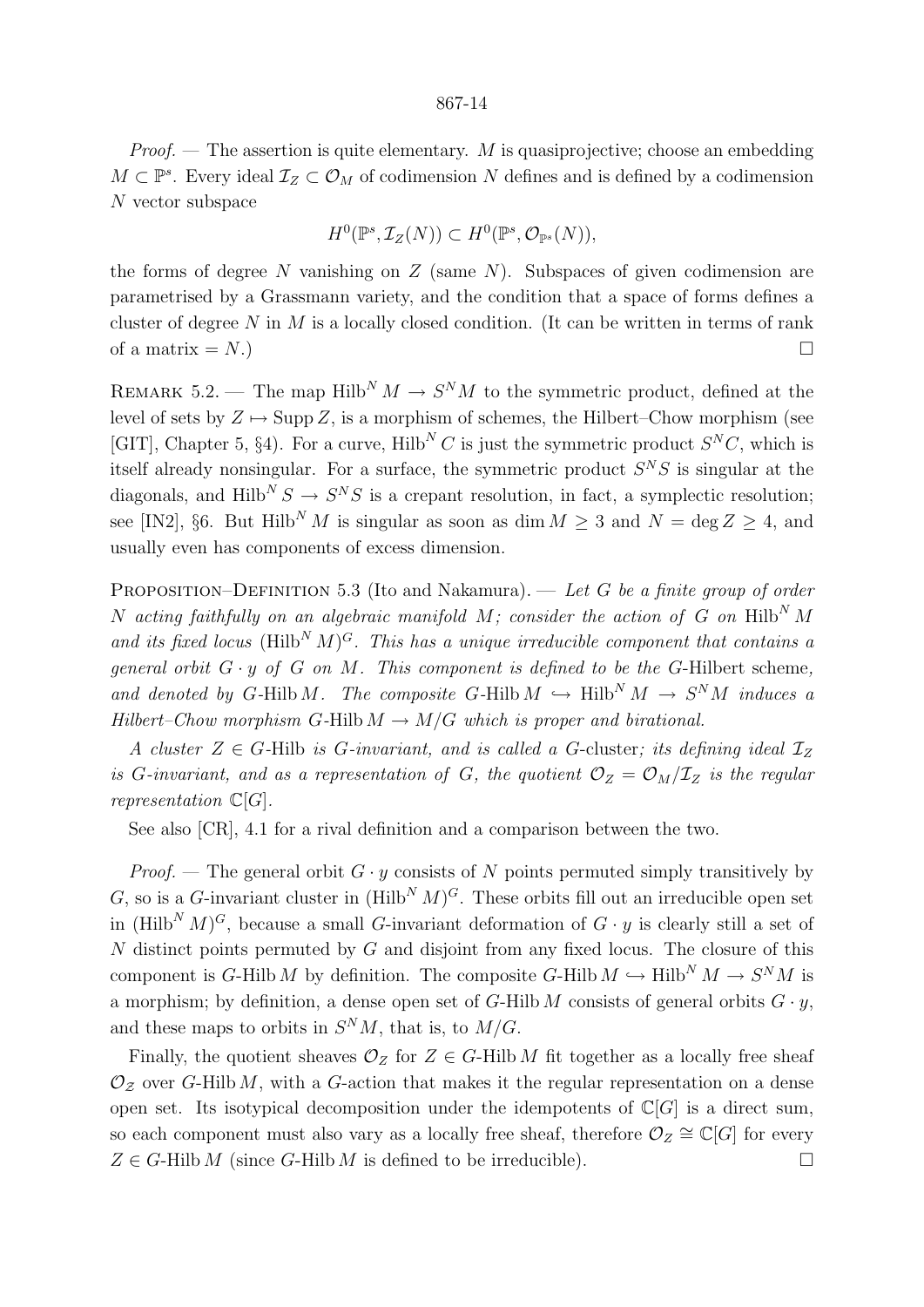The G-Hilbert scheme is a crepant resolution for finite groups  $G \subset SL(3,\mathbb{C})$ . The general case of this is proved by Bridgeland and others [BKR] using derived category methods and a homological characterisation of regularity. For a diagonal Abelian group, A-Hilb  $\mathbb{C}^3$  is a completely explicit construction of Nakamura (see [N] and [CR]): the monomial  $xyz$  is A-invariant, and every G-cluster Z is defined by 7 (possibly redundant) equations of the form

$$
x^{a+1} = \lambda y^d z^g
$$
  
\n
$$
y^{b+1} = \mu z^e x^h
$$
  
\n
$$
y^{b+1} = \mu z^e x^h
$$
  
\n
$$
y^{b+1} = \mu z^e x^h
$$
  
\n
$$
z^{e+1} x^{h+1} = \beta y^b
$$
  
\n
$$
x^{c+1} = \nu x^f y^i
$$
  
\n
$$
x^{f+1} y^{i+1} = \gamma z^c
$$
  
\nand 
$$
x y z = \xi
$$

for appropriate exponents  $a, \ldots, i$  and coefficients  $\alpha, \ldots, \xi$  satisfying  $\alpha \lambda = \beta \mu = \gamma \nu = \xi$ . The monomial basis of  $\mathcal{O}_Z$  forms a tripod shaped Newton polygon in the plane lattice  $\mathbb{Z}^2$  of Laurent monomials modulo  $xyz$ ; this lattice is naturally the universal cover of the McKay quiver and the tripod is a choice of fundamental domain for the covering group (see [N] and [R] for pictures). The explicit calculations remain an interesting challenge in the non-Abelian cases, e.g., in the trihedral case.

EXAMPLE 5.4. — These results are known to fail for finite  $G \subset SL(4,\mathbb{C})$ . In the first place, most quotient singularities  $X = \mathbb{C}^4/G$  do not have any crepant resolution. For example, the series of cyclic quotient singularities  $\mathbb{C}^4/(\mathbb{Z}/r)$  of type  $\frac{1}{r}(1, r-1, i, r-i)$  have no junior elements, so are terminal; compare Example 4.1. These examples motivated the initial exploration of stringy homology in [BD].

Next, even when a crepant resolution exists, the G-Hilbert scheme may be singular or discrepant or both. A simple example is the quotient singularity  $\mathbb{C}^4/G$  by the maximal diagonal subgroup  $(\mathbb{Z}/2)^{\oplus 3} \subset SL(4,\mathbb{C})$  of exponent 2. The junior simplex  $\Delta$  has all the midpoints of the edges  $\frac{1}{2}(1, 1, 0, 0)$  etc., as lattice points. This has several subdivisions into basic simplexes, giving crepant resolutions, but none that is symmetric under permuting the coordinates – the only symmetric thing you can do is chop off the 4 basic simplexes at the corners, leaving a terminal simplex of volume 2. On the other hand,  $G$ -Hilb  $\mathbb{C}^4$  is obviously symmetric.

# 6. COHERENT DERIVED CATEGORY

Grothendieck and Verdier introduced the derived category  $D(X)$  of coherent sheaves on a variety  $X$  in the 1960s as a technical convenience in homological algebra; it has enjoyed an unfortunate reputation for technicality and abstraction ever since then. Recently, however, it has been increasingly used as a geometric characteristic of X similar to K theory: whereas K theory works with the group of bundles or sheaves modulo the relation  $F = F' + F''$  for every short exact sequence  $0 \to F' \to F \to F'' \to 0$ , the derived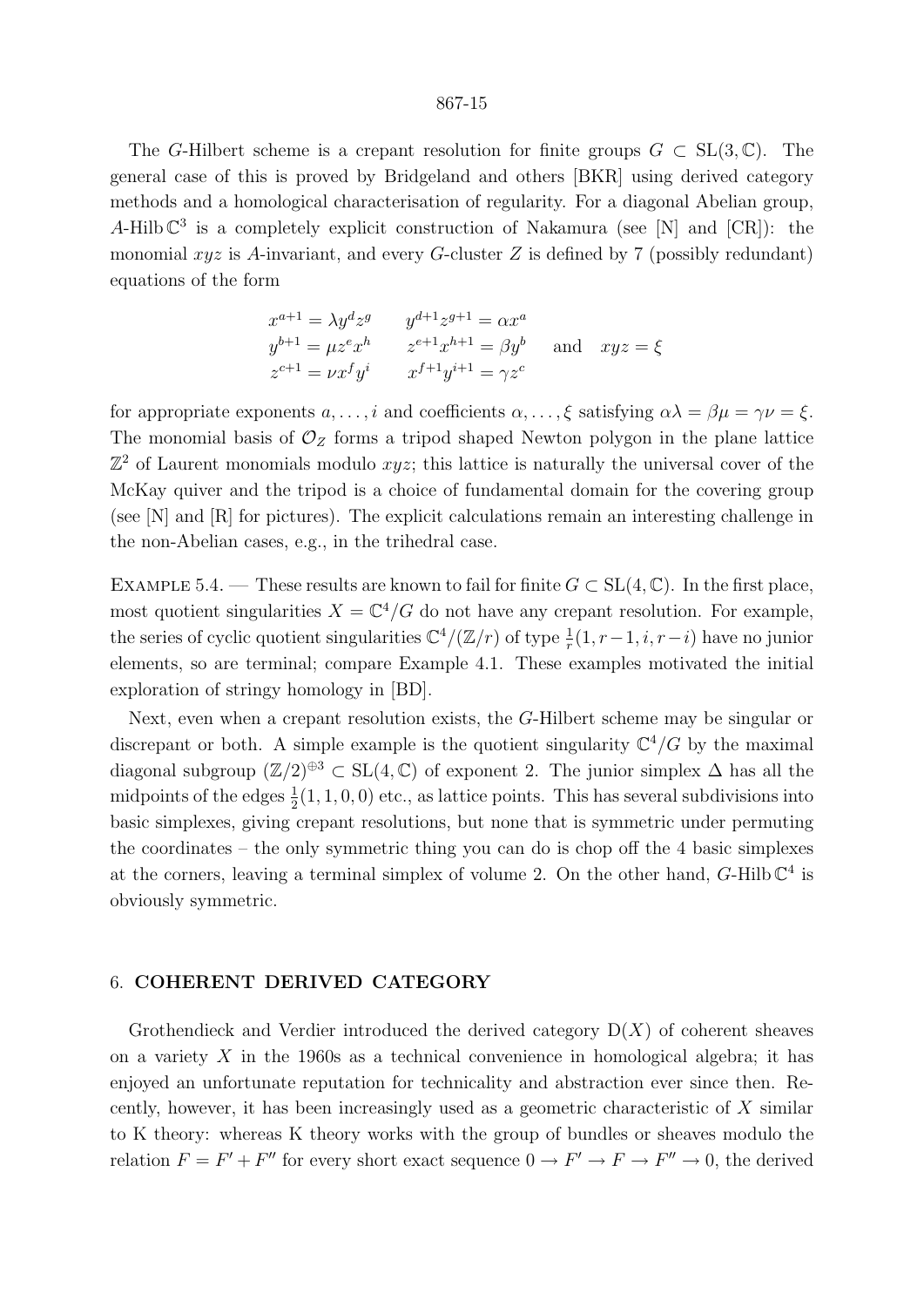category  $D(X)$  consists of complexes  $F^{\bullet}$  modulo the relation of quasi-isomorphism (defined at the start of the theory, and thankfully never referred to again). Following Mukai's pioneering work [Mu] for Abelian varieties, Orlov and Bondal [O], [BO1] have advocated the idea of considering the derived category  $D(X)$  (up to isomorphism of triangulated categories) as a geometric characteristic of X. From this point of view,  $D(X)$  behaves like an enriched version of K theory.

A variety X with  $\pm K_X$  ample can be reconstructed from its derived category  $D(X)$ (as a triangulated category) [BO1], but if  $K_X = 0$  (notably for an Abelian variety or a K3 surface), the same triangulated category may occur as  $D(X)$  for different X, or there may be infinitely many symmetries of  $D(X)$  not arising from automorphisms of X. Isomorphisms  $D(X) \cong D(Y)$  arise as *Fourier–Mukai transforms*  $\Phi_{X\to Y}^{\mathcal{F}}$  corresponding to a sheaf F on  $X \times Y$ , defined as the composite of the functors  $p_X^*$ ,  $\otimes \mathcal{F}$  and  $q_{Y*}$  (more precisely, their derived functors); for an up-to-date treatment, see [Br] and the references given there. In practice,  $Y$  is most frequently a moduli space of coherent sheaves on  $X$ and F the universal sheaf over  $X \times Y$ , so that Y parametrises sheaves  $F_y$  on X; in very good cases, the apparatus of moduli functors, stable bundles, and deformation theory gives essentially for free that the  $F<sub>y</sub>$  have orthonormality properties under Ext functors (formally analogous to those of trig functions in the theory of Fourier transform).

Let M be a nonsingular quasiprojective *n*-fold with  $K_M = 0$ , and G a finite group acting on M, with trivial action on  $K_M$ . Set  $Y = G$ -Hilb M. Since Y is a fine moduli space for G-clusters  $Z \subset M$ , there is a universal G-cluster  $\mathcal{Z} \subset Y \times M$ , fitting in a diagram

(6.1) 
$$
\begin{array}{cccc}\n\mathcal{Z} & \xrightarrow{q} & M \\
\downarrow^{p} & & \downarrow^{\pi} \\
Y & \xrightarrow{\varphi} & X\n\end{array}
$$

Bridgeland and others [BKR] prove the following theorem.

THEOREM 6.1. — Suppose that the inverse image of the diagonal  $(\varphi \times \varphi)^{-1}(\Delta_X)$  has dimension  $\leq n+1$  (automatic for  $n=3$ ). Then Y is a crepant resolution of X and the Fourier–Mukai functor  $\Phi = \mathbb{R} q_* \circ p^* \colon D(Y) \to D^G(M)$  is an equivalence of categories.

Once we know that Y is a crepant resolution,  $\omega_M$  is trivial as a G-sheaf and  $\omega_Y$  is trivial, so that both the derived categories  $D^{G}(M)$  and  $D(Y)$  have Serre duality functors; the remainder of the proof is then standard Fourier–Mukai technology. However, the surprising thing here is Bridgeland's derivation of the nonsingularity of  $Y$  from the famous theorem of commutative algebra known for a long time as Serre's "Intersection conjecture".

# 7. FIN DE PARTIE

Samuel Beckett's play of the same title has the wonderful line: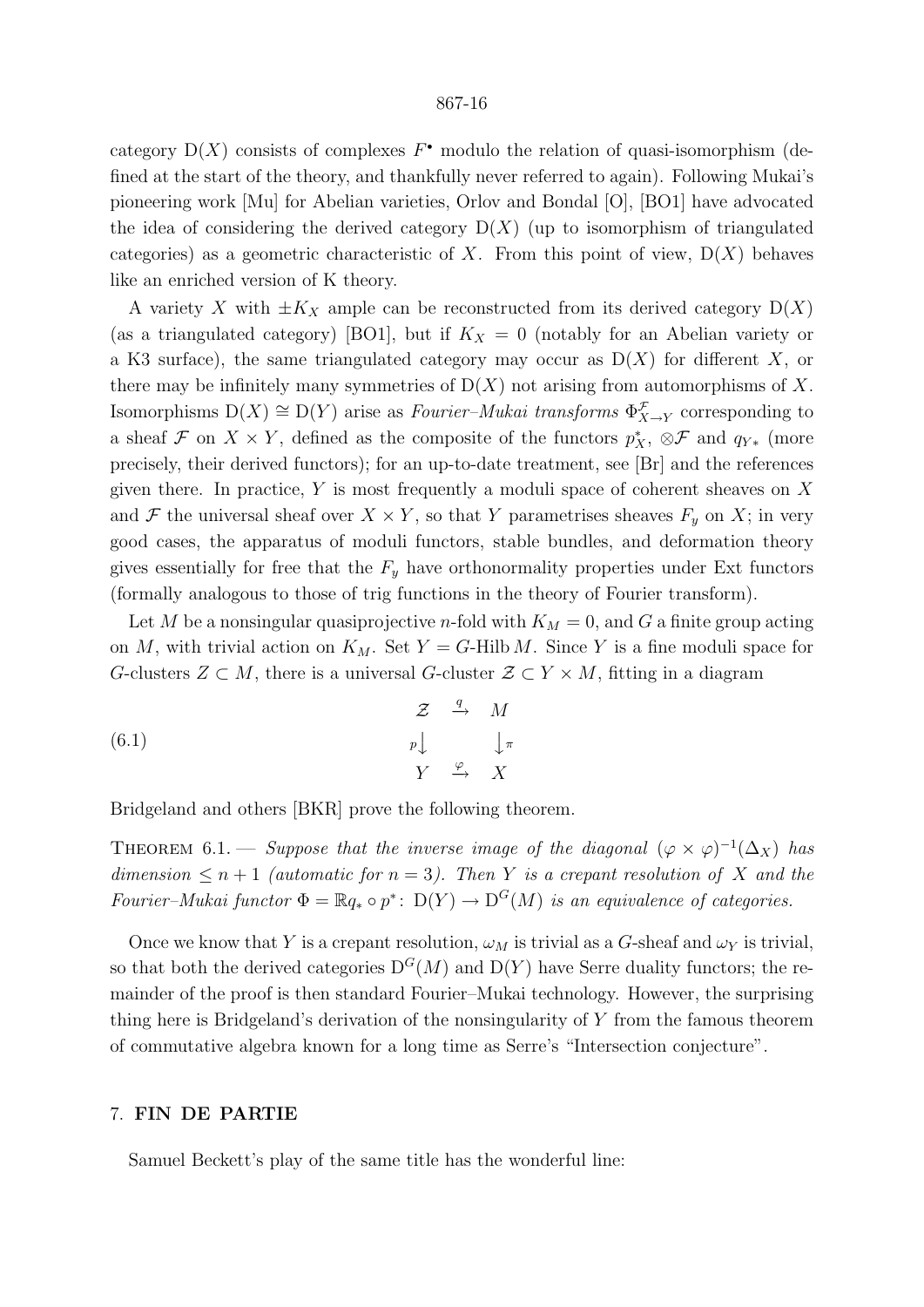"Personne au monde n'a jamais pensé aussi tordu que nous."

This seems to reflect a truth about math research: progress beyond the obvious takes really twisted thinking. In this spirit, let me raise all the open questions I can think of.

There are two basic flavours of McKay correspondence:

- (1) conjugacy classes of  $G \leftrightarrow$  homology of Y (or stringy homology); and
- (2) representations of  $G \leftrightarrow$  derived category  $D(Y)$  or K theory of Y.

Is there a "bivariant" version of the correspondence containing both (1) and (2) at the same time? For example, in some contexts, D-modules or perverse sheaves manage to accommodate both coherent and topological cohomology. Note that (1) and (2) achieve a well posed question in completely different ways: (1) takes accounts of discrepancy systematically, whereas (2) currently only works under the very strict condition that  $Y = G$ -Hilb is a crepant resolution.

The representation theory of finite groups has two ingredients, conjugacy classes and irreducible representations, and a character table, which is a nonsingular matrix making them "dual" (I apologise to group theorists for this gratuitous vulgarity). Although in substance very different, the homology and K theory of a variety Y could be described in similar terms. In cases when McKay holds, is there any direct relation?

All the different approaches to McKay described here have one thing in common: none of them seems to say anything very useful about multiplicative structures. The following questions seem most likely to be approachable: can tensor product of G-modules and tensor product in K theory of Y be related? Can you reconstruct the McKay quiver in  $D(Y)$  or  $K_0Y$ ?

Motivic integration takes a fraction of the homology of a discrepant exceptional divisor, say, half the homology of the exceptional  $\mathbb{P}^3$  for the quotient singularity  $\mathbb{C}^4/(\mathbb{Z}/2)$  (the cone on the second Veronese embedding  $v_2(\mathbb{P}^3)$ . In contrast, half of a derived category is something no-one has ever seen. In the case of  $v_2(\mathbb{P}^3)$ , the Gonzalez-Sprinberg-Verdier sheaves corresponding to the characters  $\pm 1$  are  $\mathcal{O}_Y$  and  $\mathcal{O}_Y(1)$ . Breaking up the derived category  $D(Y)$  into two bits, one of which will correspond to the representations of  $\mathbb{Z}/2$ , doesn't seem to make any sense. On the other hand, in this case we can extend the action of  $\mathbb{Z}/2$  to the action  $\frac{1}{4}(1,1,1,1)$  of  $\mathbb{Z}/4$ , whose quotient does have a crepant resolution.

Another general problem area: resolutions of Gorenstein quotient singularities give a collection of examples of Calabi–Yau 3-folds with very nice properties: the homology of the resolution is well defined (independent of the choice of resolution), and the homology and K theory are closely related by something like a duality. Do these properties hold for Calabi–Yau 3-folds more generally? It seems very likely that birational Calabi–Yau 3-folds have isomorphic derived categories, but so far this only seems to be established when they are related by classic flops [BO2].

Part of motivic integration is the simple idea of using  $\varphi^* s_X$  as the volume form, even though it vanishes along the discrepancy divisor  $D$  (compare Remark 4.5). Maybe this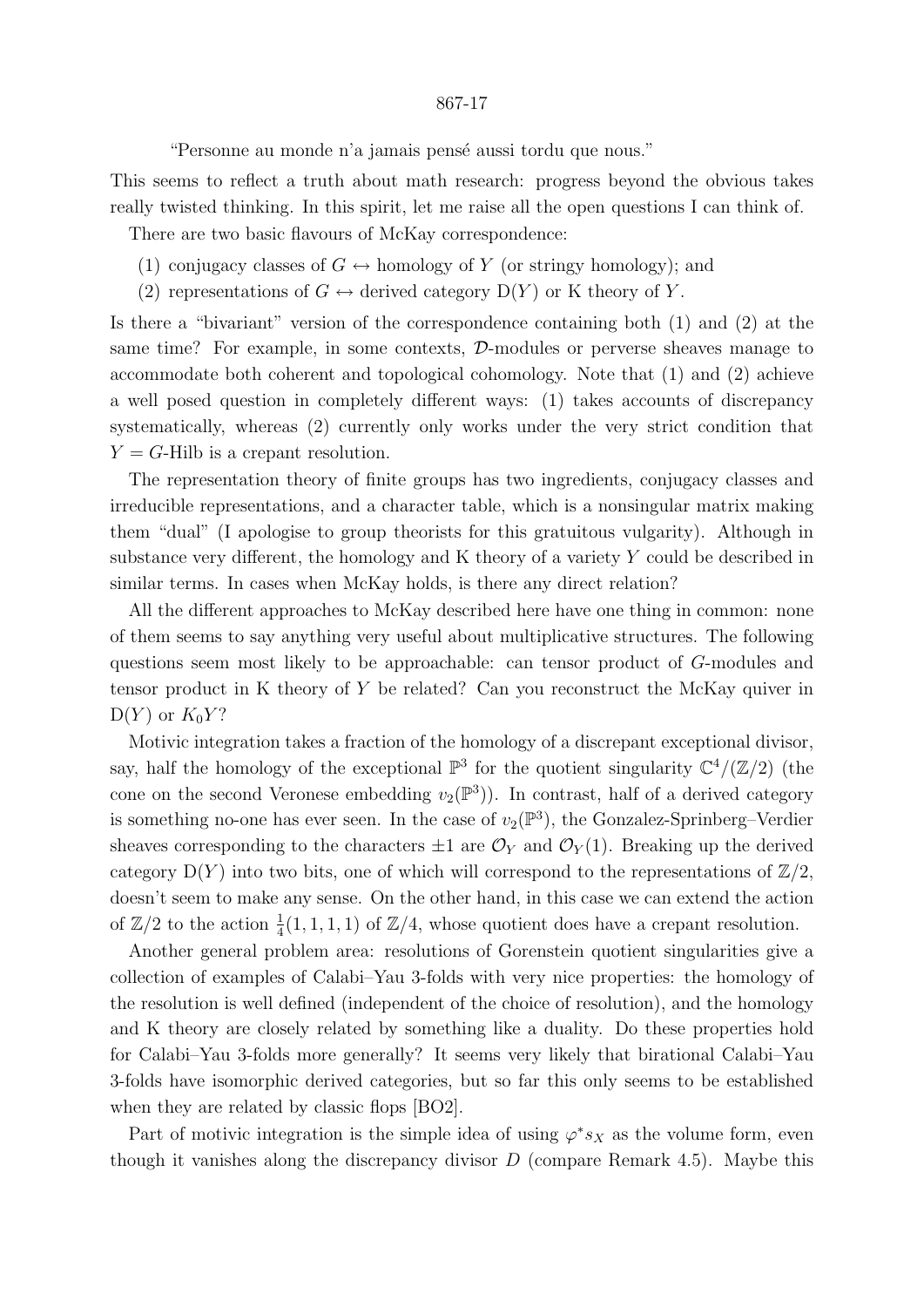idea can be used with differentials on X itself (not passing to  $J_{\infty}X$ ) to get birationally invariant de Rham and Hodge cohomology?

Elliptic cohomology is another area of geometry with an alleged stringy interpretation – as the index of the Dirac operator on the space of loops. Could part of this theory have a rigorous treatment in terms of spaces of formal arcs, like motivic integration in Section 4? If we believe that the elliptic cohomology of  $M/G$  has a well defined answer (see Totaro [T] for some evidence) then Principle 1.1 predicts what the answer must look like in a whole pile of substantial cases.

Which Gorenstein quotient singularities admit crepant resolutions? Since 4-fold singularities usually do not have crepant resolutions, those that do are of particular interest; see [DHZ] for examples. How does this relate to complex symplectic geometry? The papers of Verbitsky [Vb] and Kaledin [Ka1], [Ka2] study crepant resolutions and related issues for symplectic quotient singularities. When crepant resolutions exist they are symplectic [Vb], therefore "semismall", giving a complete and elegant solution to the homological form (1) of the McKay correspondence [Ka2]. Is it possible that there is a "special" geometry in 3 complex dimensions (such as complexified imaginary quaternions), like symplectic or hyper-Kähler geometry for complex surfaces or 4-folds, that explain why crepant resolutions exist for 3-folds?

How should we interpret Nakamura's results and conjectures on G-Hilb? If a crepant resolution exists, it would be exceedingly convenient to be able to describe it as a fine moduli space of something; G-clusters have no especially privileged role, but the requirement that the space be birational to  $M/G$  seems to impose some relation with the moduli space of group orbits. Nakamura and Nakajima have raised the question of whether the other crepant resolutions (after a flop) can also be interpreted as moduli, for example as Quot schemes; a single convincing example of this would add weight to their suggestion. Do the crepant resolutions in Example 5.4 have interpretations as moduli?

## REFERENCES

- [Ba1] Victor Batyrev, Birational Calabi–Yau n-folds have equal Betti numbers, in New trends in algebraic geometry, Klaus Hulek and others (eds.), CUP, 1999, pp. 1–11
- [Ba2] Victor Batyrev, Stringy Hodge numbers of varieties with Gorenstein canonical singularities, in Integrable systems and algebraic geometry (Kobe/Kyoto, 1997), 1–32, World Sci. Publishing, River Edge, NJ, 1998
- [Ba3] Victor Batyrev, Non-Archimedean integrals and stringy Euler numbers of logterminal pairs, J. Eur. Math. Soc. 1 (1999), 5–33
- [BD] Victor Batyrev and Dimitrios Dais, Strong McKay correspondence, stringtheoretic Hodge numbers and mirror symmetry, Topology 35 (1996), 901–929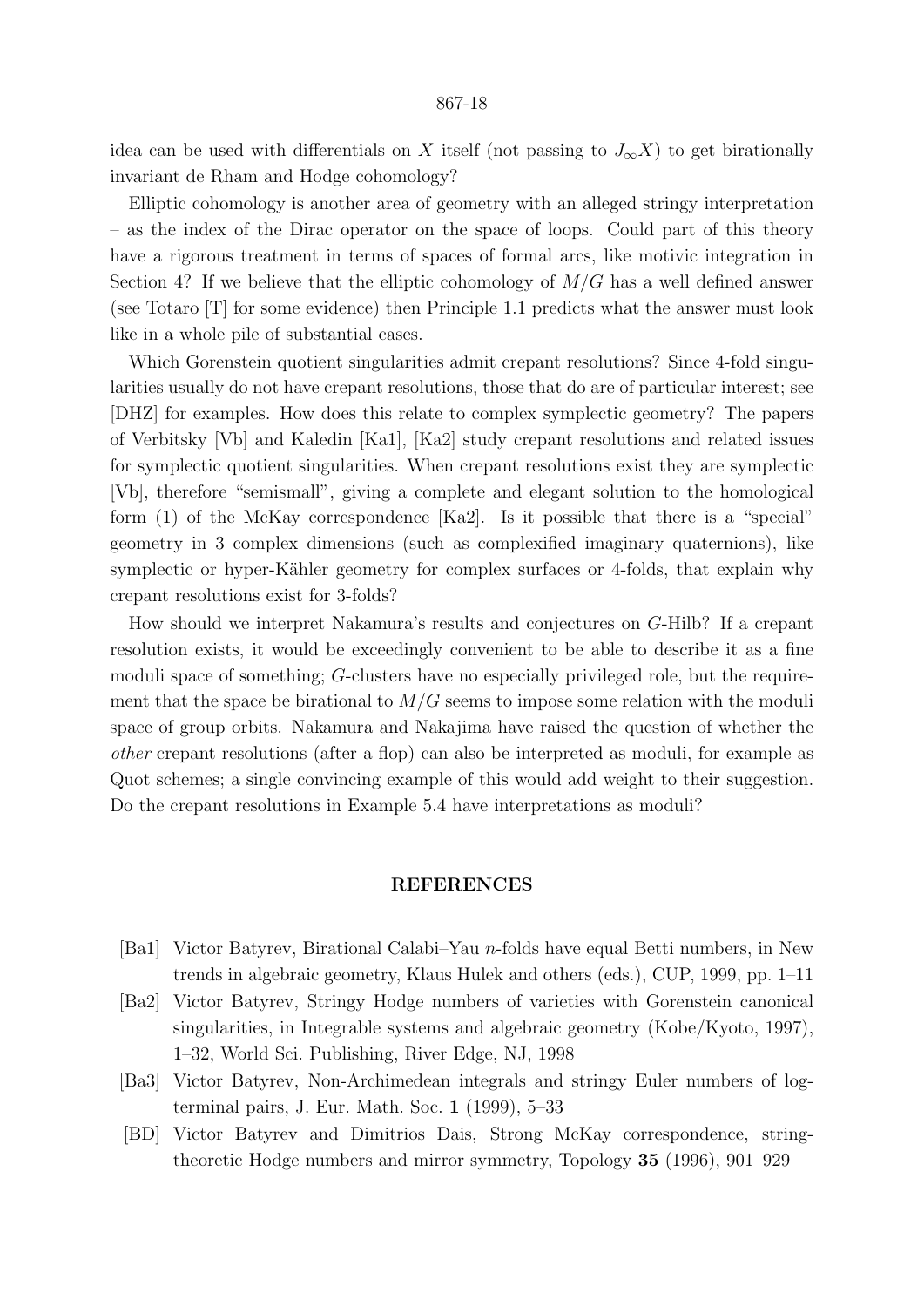- [BO1] A. Bondal and D. Orlov, Reconstruction of a variety from the derived category and groups of autoequivalences, Max Planck Inst. Bonn preprint MPI-97-36, math.AG/9712029, 20 pp.
- [BO2] A. Bondal and D. Orlov, Semi-orthogonal decomposition for algebraic varieties, preprint alg-geom/9506012
	- [Br] T. Bridgeland, Equivalences of triangulated categories and Fourier–Mukai transforms, Bull. London Math. Soc. 31 (1999), 25–34
- [BrM] Tom Bridgeland and Antony Maciocia, Fourier–Mukai transforms for K3 fibrations, preprint math/9908022, 18 pp.
	- [B] Jean-Luc Brylinski, A correspondence dual to McKay's, preprint alg-geom/ 9612003
- [BKR] Tom Bridgeland, Alastair King and Miles Reid, Mukai implies McKay, preprint math/9908027, 17 pp.
	- [C1] Alastair Craw, An introduction to motivic integration, preliminary draft available from www.maths.warwick.ac.uk/˜craw, 23 pp.
	- [C2] Alastair Craw, A-Hilb  $\mathbb{C}^3$  and McKay correpondence, work in progress
	- [CR] Alastair Craw and Miles Reid, How to calculate A-Hilb  $\mathbb{C}^3$ , preprint math/ 9909085, 29 pp.
- [DHVW] L. Dixon, J. Harvey, C. Vafa and E. Witten, Strings on orbifolds. I, Nuclear Phys. B 261 (1985), 678–686. II, same J. 274 (1986), 285–314
- [DHZ] Dimitrios I. Dais, Martin Henk and Guenter M. Ziegler, All Abelian quotient c.i. singularities admit crepant resolutions, preprint alg-geom/9704007, 35 pp.
- [DL1] Jan Denef and François Loeser, Germs of arcs on singular algebraic varieties and motivic integration, Invent. Math. 135 (1999), 201–232
- [DL2] Jan Denef and François Loeser, Motivic integration, quotient singularities and the McKay correspondence, preprint math/9903187, 20 pp.
- [GSpV] G. Gonzalez-Sprinberg and J.-L. Verdier, Construction géométrique de la correspondance de McKay, Ann. Sci. École Norm. Sup.  $(4)$  16 (1983), 409–449
	- [H] R. Hartshorne, Residues and duality, L.N.M. 20 Springer, 1966
	- [HH] F. Hirzebruch and Thomas Höfer, On the Euler number of an orbifold, Math. Ann. 286 (1990), 255–260
	- [IN] Y. Ito and H. Nakajima, McKay correspondence and Hilbert schemes in dimension three, preprint math.AG/9803120, 35 pp., to appear in Topology
	- [IN1] Yukari Ito and Iku Nakamura, McKay correspondence and Hilbert schemes, Proc. Japan Acad. Ser. A Math. Sci. 72 (1996), 135–138
	- [IN2] Yukari Ito and Iku Nakamura, Hilbert schemes and simple singularities, in New trends in algebraic geometry, Hulek and others (eds.), CUP 1999, pp. 155–233.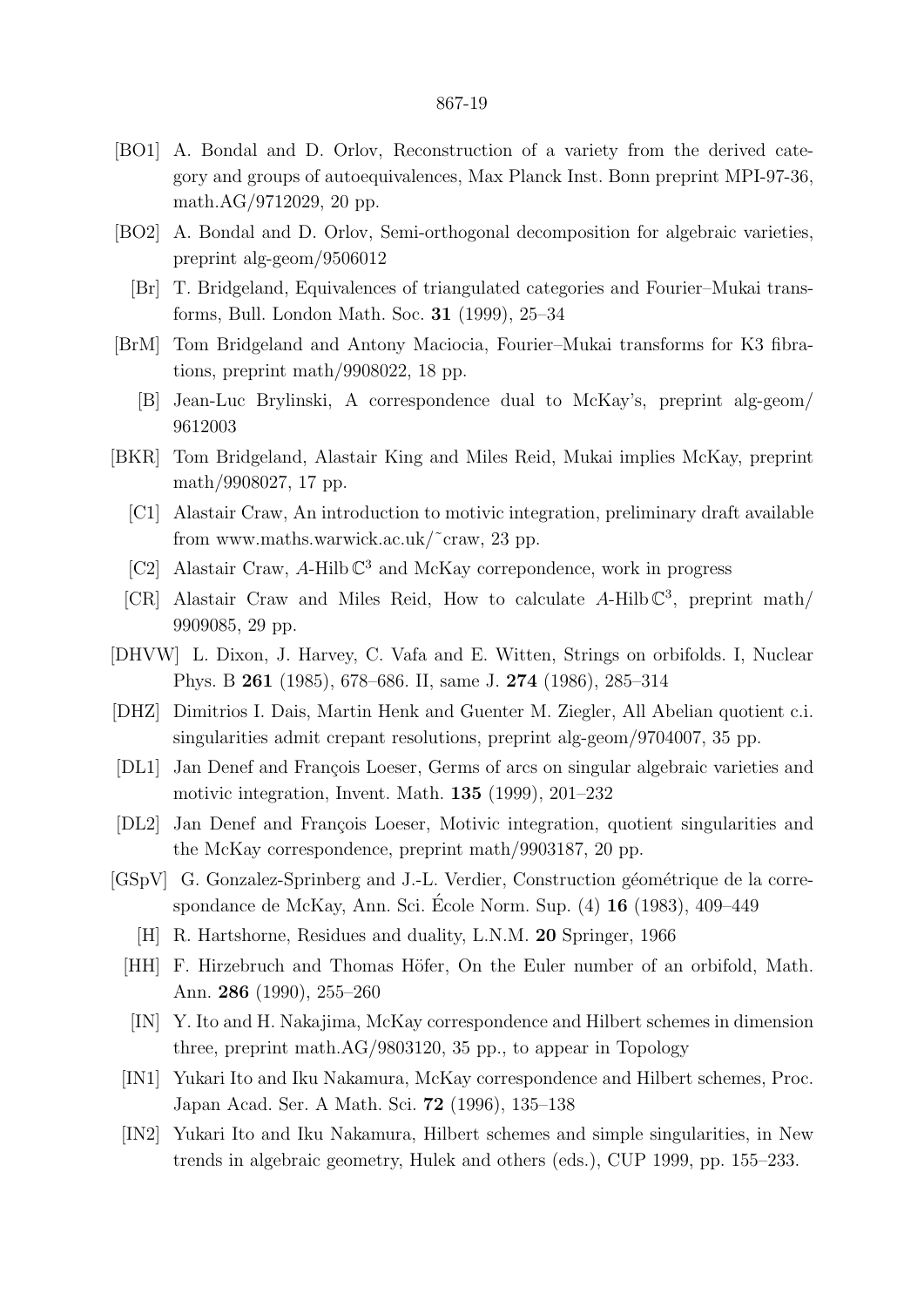- [IR] Yukari Ito and Miles Reid, The McKay correspondence for finite subgroups of  $SL(3,\mathbb{C})$ , in Higher-dimensional complex varieties (Trento, 1994), 221–240, de Gruyter, Berlin, 1996
- [K] Maxim Kontsevich, Motivic integration, Legendary lecture at Orsay, Thu 7th Dec 1995
- [Ka1] D. Kaledin, McKay correspondence for symplectic quotient singularities, preprint math/9907087, 28 pp.
- [Ka2] D. Kaledin, Dynkin diagrams and crepant resolutions of quotient singularities, preprint math/9903157, 30 pp.
- [Kr] P. B. Kronheimer, The construction of ALE spaces as hyper-Kähler quotients, J. Diff. Geom. 29 (1989), 665–683
- [GIT] D. Mumford, J. Fogarty and F. Kirwan, Geometric invariant theory (3rd edn.), Springer, 1994
- [Mu] S. Mukai, Duality between  $D(X)$  and  $D(\hat{X})$  with its application to Picard sheaves, Nagoya Math. J. 81 (1981), 153–175
	- [N] I. Nakamura, Hilbert schemes of Abelian group orbits, to appear in J. Alg. Geom.
	- [O] D.O. Orlov, Equivalences of derived categories and K3 surfaces, Algebraic geometry, 7 J. Math. Sci. (New York) 84 (1997), 1361–1381, preprint alg-geom/ 9606006, 28 pp.
- [YPG] M. Reid, Young person's guide to canonical singularities, in Algebraic Geometry, Bowdoin 1985, ed. S. Bloch, Proc. of Symposia in Pure Math. 46, A.M.S. (1987), vol. 1, 345–414
	- [R] M. Reid, McKay correspondence, in Proc. of algebraic geometry symposium (Kinosaki, Nov 1996), T. Katsura (ed.), 14–41, preprint alg-geom/9702016, 30 pp.
- [Homework] Homework sheets will be on my website www.maths.warwick.ac.uk/˜miles, including examples, exercises, more hints, and errata to this lecture.
- [Roan] S.-S. Roan, Orbifold Euler characteristic, in Mirror symmetry, II, AMS 1997, pp. 129–140
	- [T] Burt Totaro, Chern numbers for singular varieties and elliptic homology, to appear in Ann. of Math., preprint available from www.dpmms.cam.ac.uk/˜bt219, 30 pp.
	- [V] Cumrun Vafa, String vacua and orbifoldized LG models, Modern Phys. Lett. A 4 (1989), 1169–1185
	- [Vb] M. Verbitsky, Holomorphic symplectic geometry and orbifold singularities, preprint math.AG/9903175, 17 pp.
		- [Z] Eric Zaslow, Topological orbifold models and quantum cohomology rings, Comm. Math. Phys. 156 (1993), 301–331